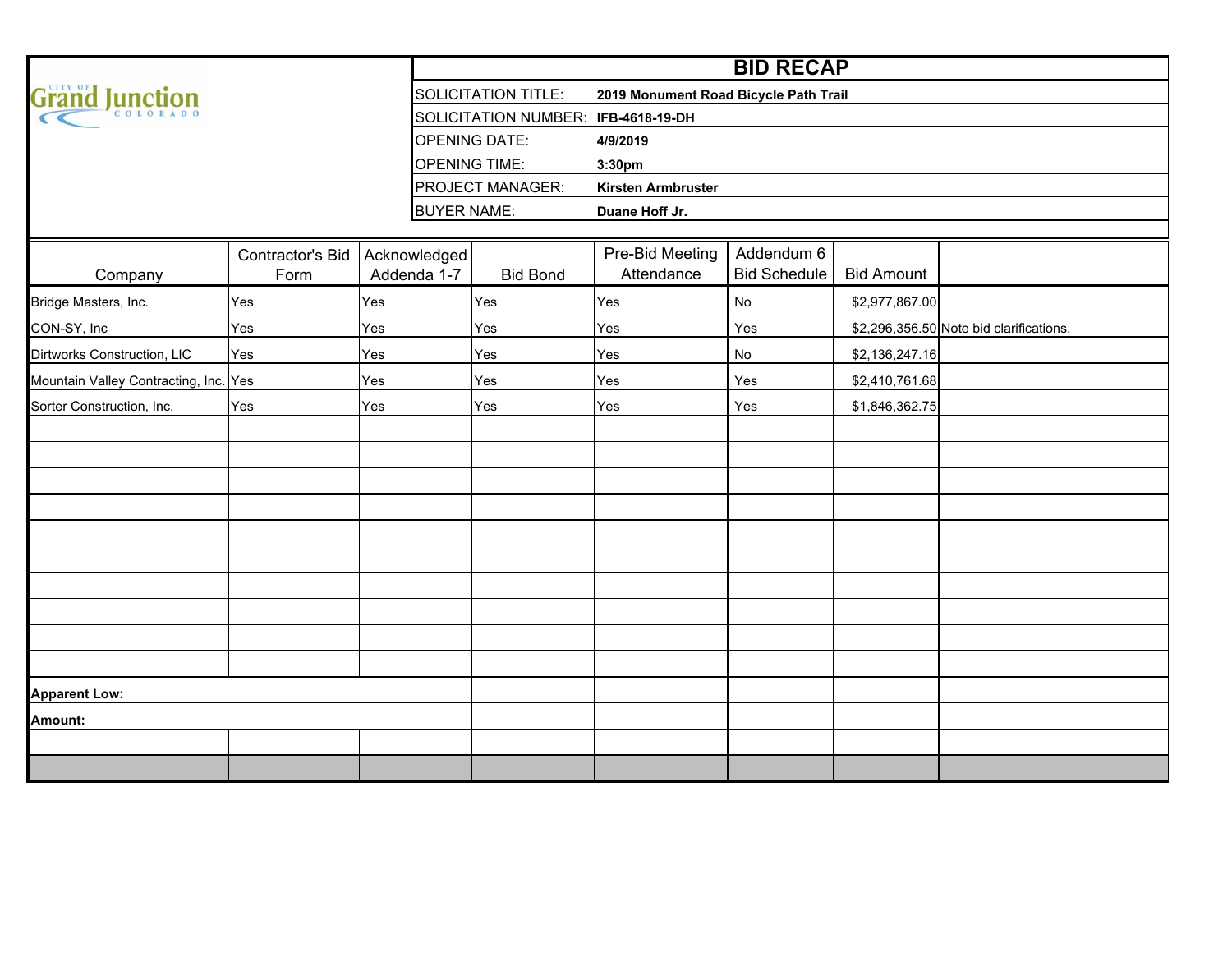Bid Opening: April 9, 2019

|                |                  |                                                                        |             |             |                           | <b>Engineer's Estimate</b> |                       |                           |                | <b>Sorter Construction</b> |                           |                   | <b>Dirtworks Construction</b> |
|----------------|------------------|------------------------------------------------------------------------|-------------|-------------|---------------------------|----------------------------|-----------------------|---------------------------|----------------|----------------------------|---------------------------|-------------------|-------------------------------|
| Item           | CDOT,            |                                                                        |             |             |                           |                            |                       |                           |                |                            |                           |                   |                               |
| No.            |                  | City Ref. Description                                                  | Quantity    | Units       |                           | <b>Unit Price</b>          | <b>Extended Price</b> |                           | Unit Price     | <b>Extended Price</b>      |                           | <b>Unit Price</b> | <b>Extended Price</b>         |
|                |                  |                                                                        |             |             |                           |                            |                       |                           |                |                            |                           |                   |                               |
| $\overline{1}$ | 104.4            | Concrete Cap at 8 inch Sewer Line                                      | 20.         | LF          | \$                        | 200.00 \$                  | 4,000.00              | $\boldsymbol{\mathsf{S}}$ | 63.40 \$       | 1,268.00                   | $\boldsymbol{\mathsf{S}}$ | $25.00$ \$        | 500.00                        |
|                |                  | per Standard Detail GU-04                                              |             |             |                           |                            |                       |                           |                |                            |                           |                   |                               |
| $\overline{2}$ | 108.5            | Connect to Existing Manhole (8 inch<br>Pipe) per Standard Detail SS-08 | 1.          | LS          | $\boldsymbol{\mathsf{S}}$ | 1,000.00 \$                | 1,000.00              | $\mathfrak{S}$            | 1,440.00 \$    | 1,440.00                   | $\boldsymbol{\mathsf{S}}$ | $1,200.00$ \$     | 1,200.00                      |
| 3              | 108.5            | Sanitary Sewer Basic Manhole (48                                       | 3.          | EA          | $\mathfrak{S}$            | $2,000.00$ \$              | 6,000.00              | \$                        | $3,150.00$ \$  | 9,450.00                   | $\sqrt[6]{\frac{1}{2}}$   | $3,000.00$ \$     | 9,000.00                      |
|                | 108.2            | inch I.D.) per Standard Detail SS-02                                   | 724.        | LF          | \$                        | 70.00 \$                   | 50,680.00             | \$                        | 40.50 \$       |                            | $\boldsymbol{\mathsf{S}}$ | 39.50 \$          |                               |
| 4              |                  | 8 inch Gravity Sewer Pipe (SDR 35<br>PVC) includes Type A Bedding and  |             |             |                           |                            |                       |                           |                | 29,322.00                  |                           |                   | 28,598.00                     |
|                |                  | Haunching Material and Backfilling of<br>Trench                        |             |             |                           |                            |                       |                           |                |                            |                           |                   |                               |
| 5              | 108.7            | <b>Granular Stabilization Material (Type</b>                           | 465.        | <b>TON</b>  | \$                        | 40.00 \$                   | 18,600.00             | \$                        | 19.00 \$       | 8,835.00                   | $\sqrt[6]{3}$             | 19.50 \$          | 9,067.50                      |
| 6              | $201 -$          | <b>Clearing and Grubbing</b>                                           | 6.          | <b>ACRE</b> | \$                        | 20,000.00 \$               | 120,000.00            | \$                        | 2,665.00 \$    | 15,990.00                  | $\mathfrak{S}$            | 2,500.00 \$       | 15,000.00                     |
|                | 00000            |                                                                        |             |             |                           |                            |                       |                           |                |                            |                           |                   |                               |
| $\overline{7}$ | 202              | Removal of Wood Border                                                 | 22.         | LF          | \$                        | $5.00$ \$                  | 110.00                | $\mathfrak{S}$            | $3.50$ \$      | 77.00                      | $\sqrt[6]{\frac{1}{2}}$   | $10.00$ \$        | 220.00                        |
| 8              | $202 -$          | Removal of Asphalt Mat                                                 | 173.        | <b>SY</b>   | \$                        | $20.00\quad$ \$            | 3,460.00              | \$                        | 4.75 $$$       | 821.75                     | $\boldsymbol{\mathsf{S}}$ | 15.00 \$          | 2,595.00                      |
|                | 00220            |                                                                        |             |             |                           |                            |                       |                           |                |                            |                           |                   |                               |
| 9              | $202 -$          | Removal of Fence                                                       | 8.          | LF          | \$                        | $10.00$ \$                 | 80.00                 | $\mathfrak{S}$            | $2.50$ \$      | 20.00                      | \$                        | $20.00\quad$ \$   | 160.00                        |
|                | 01000            |                                                                        |             |             |                           |                            |                       |                           |                |                            |                           |                   |                               |
| 10             | 202              | Removal of Cable Fence                                                 | 225.        | LF          | \$                        | $5.00$ \$                  | 1,125.00              | $\frac{1}{2}$             | $2.50$ \$      | 562.50                     | $\boldsymbol{\mathsf{S}}$ | $1.05$ \$         | 236.25                        |
| 11             | $202 -$          | <b>Dust Abatement</b>                                                  | $\mathbf 1$ | LS          | $\boldsymbol{\mathsf{S}}$ | 10,000.00 \$               | 10,000.00             | $\mathfrak{S}$            | 4,300.00 \$    | 4,300.00                   | $\boldsymbol{\mathsf{S}}$ | $5,000.00$ \$     | 5,000.00                      |
|                | 04060            |                                                                        |             |             |                           |                            |                       |                           |                |                            |                           |                   |                               |
| 12             | $203 -$<br>00000 | <b>Unclassified Embankment</b>                                         | 515.        | <b>CY</b>   | \$                        | 40.00 \$                   | 20,600.00             | \$                        | $9.00\quad$ \$ | 4,635.00                   | $\boldsymbol{\mathsf{S}}$ | $15.00$ \$        | 7,725.00                      |
| 13             | $206 -$          | <b>Structural Excavation</b>                                           | 103.        | <b>CY</b>   | \$                        | 60.00 \$                   | 6,180.00              | \$                        | 49.50 \$       | 5,098.50                   | $\boldsymbol{\mathsf{S}}$ | $20.00\quad$ \$   | 2,060.00                      |
|                | 00000            |                                                                        |             |             |                           |                            |                       |                           |                |                            |                           |                   |                               |
| 14             | 206-             | Structural Backfill Material (Class 1)                                 | 111.        | <b>CY</b>   | \$                        | 100.00 \$                  | 11,100.00             | \$                        | 60.00 \$       | 6,660.00                   | $\mathfrak{L}$            | $30.00\quad$ \$   | 3,330.00                      |
|                | 00100            |                                                                        |             |             |                           |                            |                       |                           |                |                            |                           |                   |                               |
| 15             | $206 -$          | Filter Material (Class B) (includes 6"                                 | 4.          | <b>CY</b>   | \$                        | 500.00 \$                  | 2,000.00              | $\boldsymbol{\mathsf{S}}$ | 575.00 \$      | 2,300.00                   | \$                        | 650.00 \$         | 2,600.00                      |
|                | 00520            | perforated and non-perforated drain                                    |             |             |                           |                            |                       |                           |                |                            |                           |                   |                               |
|                |                  | pipe and geotextile)                                                   |             |             |                           |                            |                       |                           |                |                            |                           |                   |                               |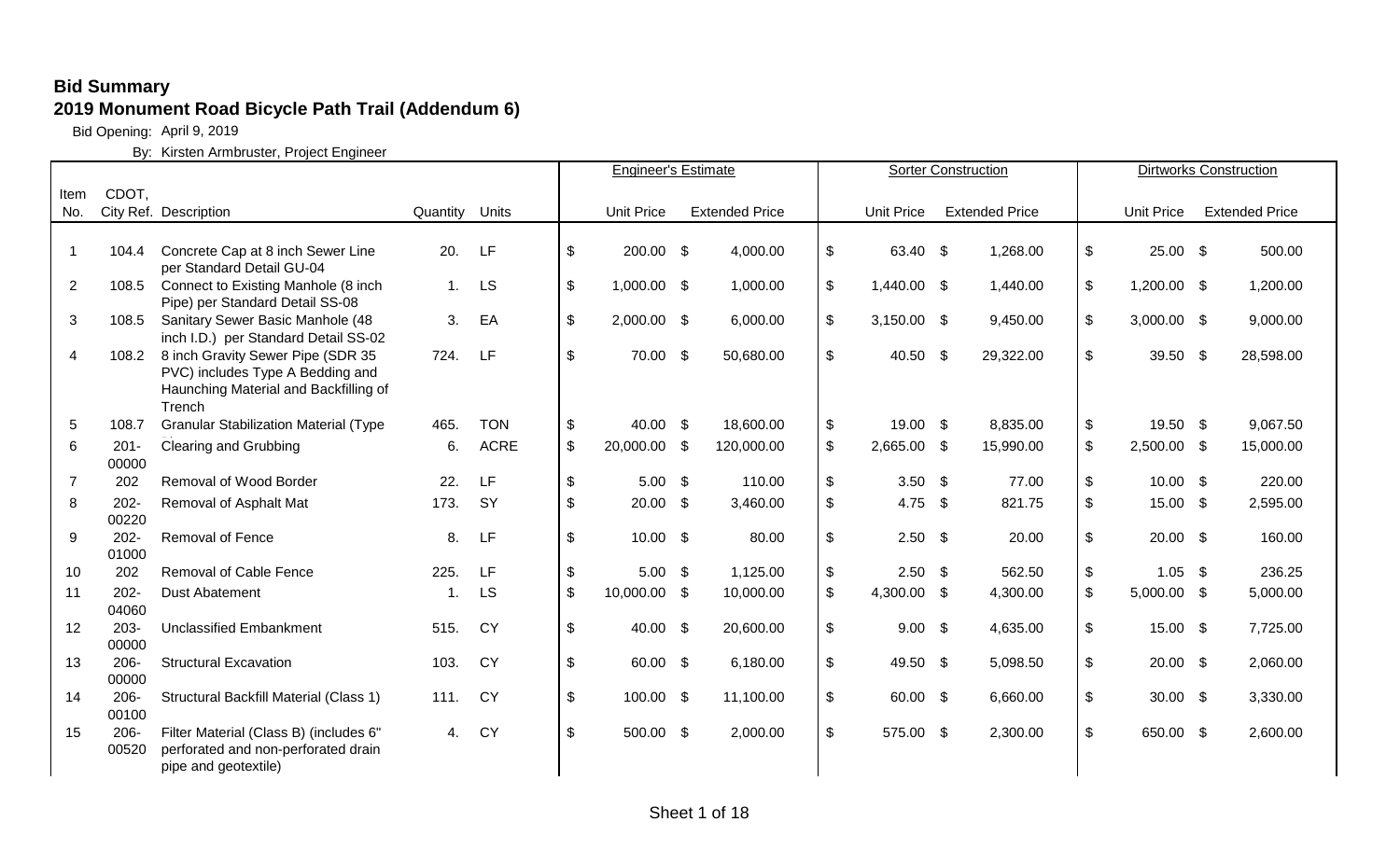Bid Opening: April 9, 2019

|      |               |                                     |          |             |                           | <b>Engineer's Estimate</b> |     |                       |                   | <b>Sorter Construction</b> |                    | <b>Dirtworks Construction</b> |
|------|---------------|-------------------------------------|----------|-------------|---------------------------|----------------------------|-----|-----------------------|-------------------|----------------------------|--------------------|-------------------------------|
| Item | CDOT,         |                                     |          |             |                           |                            |     |                       |                   |                            |                    |                               |
| No.  |               | City Ref. Description               | Quantity | Units       |                           | <b>Unit Price</b>          |     | <b>Extended Price</b> | <b>Unit Price</b> | <b>Extended Price</b>      | <b>Unit Price</b>  | <b>Extended Price</b>         |
|      |               |                                     |          |             |                           |                            |     |                       |                   |                            |                    |                               |
| 16   | $206 -$       | Shoring (Area 1)                    | 1.       | <b>LS</b>   | $\boldsymbol{\mathsf{S}}$ | 10,000.00 \$               |     | 10,000.00             | \$<br>750.00 \$   | 750.00                     | \$<br>15,000.00 \$ | 15,000.00                     |
|      | 01750         |                                     |          |             |                           |                            |     |                       |                   |                            |                    |                               |
| 17   | 208-          | Erosion Logs (12 Inch)              | 60.      | LF          | $\sqrt[6]{\frac{1}{2}}$   | $20.00$ \$                 |     | 1,200.00              | \$<br>$5.00$ \$   | 300.00                     | \$<br>$5.50$ \$    | 330.00                        |
|      | 00002         |                                     |          |             |                           |                            |     |                       |                   |                            |                    |                               |
| 18   | 208-          | Erosion Bales (Weed Free)           | 130.     | EA          | \$                        | $25.00$ \$                 |     | 3,250.00              | \$<br>$25.00$ \$  | 3,250.00                   | \$<br>$24.25$ \$   | 3,152.50                      |
|      | 00011         |                                     |          |             |                           |                            |     |                       |                   |                            |                    |                               |
| 19   | 208-          | Aggregate Bag                       | 10.      | EA          | \$                        | 100.00 \$                  |     | 1,000.00              | \$<br>$20.00$ \$  | 200.00                     | \$<br>$14.50$ \$   | 145.00                        |
|      | 00035         |                                     |          |             |                           |                            |     |                       |                   |                            |                    |                               |
| 20   | $208 -$       | <b>Concrete Washout Structure</b>   | 1.       | EA          | $\frac{1}{2}$             | $2,000.00$ \$              |     | 2,000.00              | \$<br>1,500.00 \$ | 1,500.00                   | \$<br>1,200.00 \$  | 1,200.00                      |
|      | 00045         |                                     |          |             |                           |                            |     |                       |                   |                            |                    |                               |
| 21   | $208 -$       | Vehicle Track Pad                   | 6.       | EA          | \$                        | 800.00 \$                  |     | 4,800.00              | \$<br>500.00 \$   | 3,000.00                   | \$<br>900.00 \$    | 5,400.00                      |
| 22   | 00070<br>208- | <b>Temporary Berms</b>              | 2,910.   | LF          | \$                        | $20.00$ \$                 |     | 58,200.00             | \$<br>$1.00$ \$   | 2,910.00                   | \$<br>$1.25$ \$    | 3,637.50                      |
|      | 00300         |                                     |          |             |                           |                            |     |                       |                   |                            |                    |                               |
| 23   | $210 -$       | <b>Reset End Anchorage</b>          | 1.       | EA          | $\$\$                     | 1,500.00 \$                |     | 1,500.00              | \$<br>750.00 \$   | 750.00                     | \$<br>1,500.00 \$  | 1,500.00                      |
|      | 01200         |                                     |          |             |                           |                            |     |                       |                   |                            |                    |                               |
| 24   | $212 -$       | Seeding(Native)(Hydraulic)          | 4.       | <b>ACRE</b> | $\sqrt[6]{2}$             | 10,000.00 \$               |     | 40,000.00             | \$<br>2,700.00 \$ | 10,800.00                  | \$<br>3,800.00 \$  | 15,200.00                     |
|      | 00007         |                                     |          |             |                           |                            |     |                       |                   |                            |                    |                               |
| 25   | $304 -$       | Aggregate Base Course (Class 3)     | 334.     | CY          | \$                        | 60.00 \$                   |     | 20,040.00             | \$<br>39.00 $$$   | 13,026.00                  | \$<br>$27.50$ \$   | 9,185.00                      |
|      | 03000         |                                     |          |             |                           |                            |     |                       |                   |                            |                    |                               |
| 26   | $304 -$       | Aggregate Base Course (Class 6)     | 584.     | CY          | $\mathfrak{L}$            | 75.00 \$                   |     | 43,800.00             | \$<br>49.00 \$    | 28,616.00                  | \$<br>36.50 \$     | 21,316.00                     |
|      | 06000         | (Shoulder)                          |          |             |                           |                            |     |                       |                   |                            |                    |                               |
| 27   | 306-          | Reconditioning                      | 9,000.   | <b>SY</b>   | \$                        | $10.00$ \$                 |     | 90,000.00             | \$<br>$1.00$ \$   | 9,000.00                   | \$<br>$1.50$ \$    | 13,500.00                     |
|      | 01000         |                                     |          |             |                           |                            |     |                       |                   |                            |                    |                               |
| 28   | 403-          | Hot Mix Asphalt (Patching) (Grading | 56.      | <b>TON</b>  | \$                        | 250.00 \$                  |     | 14,000.00             | \$<br>250.00 \$   | 14,000.00                  | \$<br>250.00 \$    | 14,000.00                     |
|      | 34752         | SX)(75)(PG 64-22)(5" Thick)         |          |             |                           |                            |     |                       |                   |                            |                    |                               |
| 29   | $503 -$       | Micropile (8 Inch)                  | 537.     | LF          | \$                        | 200.00                     | -\$ | 107,400.00            | \$<br>182.50 \$   | 98,002.50                  | \$<br>175.00 \$    | 93,975.00                     |
|      | 01080         |                                     |          |             |                           |                            |     |                       |                   |                            |                    |                               |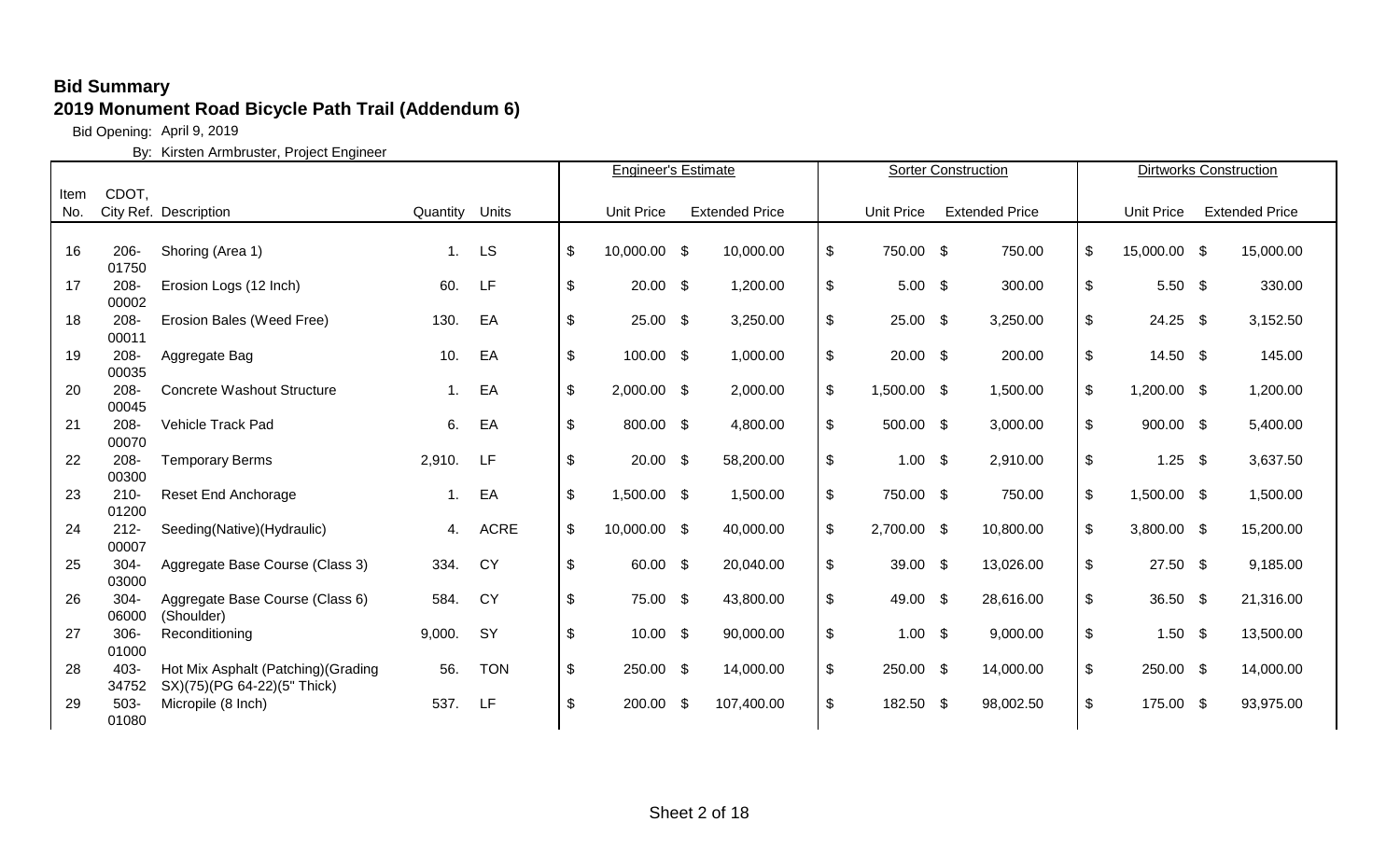Bid Opening: April 9, 2019

|      |                  |                                                                                                                                                                                                                                                                                                                                                                                                                         |                |            |                           | <b>Engineer's Estimate</b> |                       |                     | Sorter Construction   |                           |                   |                    | <b>Dirtworks Construction</b> |
|------|------------------|-------------------------------------------------------------------------------------------------------------------------------------------------------------------------------------------------------------------------------------------------------------------------------------------------------------------------------------------------------------------------------------------------------------------------|----------------|------------|---------------------------|----------------------------|-----------------------|---------------------|-----------------------|---------------------------|-------------------|--------------------|-------------------------------|
| Item | CDOT,            |                                                                                                                                                                                                                                                                                                                                                                                                                         |                |            |                           |                            |                       |                     |                       |                           |                   |                    |                               |
| No.  |                  | City Ref. Description                                                                                                                                                                                                                                                                                                                                                                                                   | Quantity Units |            |                           | <b>Unit Price</b>          | <b>Extended Price</b> | <b>Unit Price</b>   | <b>Extended Price</b> |                           | <b>Unit Price</b> |                    | <b>Extended Price</b>         |
| 30   | 504              | Concrete Wall (Class D) per M and S<br>Standard M-601-20 (Wall Design<br>Height 3' to 7' per plan). (Includes<br>associated headwall, toe walls and toe<br>wall attached to walk beneath D<br>Road.) Work shall include<br>approximately 9365 lbs. Reinforcing<br>Steel (Epoxy Coated), Structural<br>Concrete Coating (Exterior of wall), 87<br>cy Structural Backfill (Class 1) and<br>any necessary appurtenances to | 236.           | <b>CY</b>  | $\boldsymbol{\mathsf{S}}$ | 550.00 \$                  | 129,800.00            | \$<br>818.00 \$     | 193,048.00            | \$                        | 825.00            | -S                 | 194,700.00                    |
| 31   | 504              | <b>Precast Concrete Block Retaining</b><br>Wall System (includes all necessary<br>appurtenances, work, etc. to<br>complete).                                                                                                                                                                                                                                                                                            | 446.           | <b>FSF</b> | $\boldsymbol{\mathsf{S}}$ | $30.00\quad$ \$            | 13,380.00             | \$<br>65.00 \$      | 28,990.00             | \$                        | 51.00             | $\mathbf{\hat{s}}$ | 22,746.00                     |
| 32   | 506              | Stone Boulders for seating at trailhead<br>shade structures and curb stops at<br>tailgate area                                                                                                                                                                                                                                                                                                                          | 307.           | LF         | $\frac{1}{2}$             | 250.00 \$                  | 76,750.00             | \$<br>$21.00$ \$    | 6,447.00              | $\frac{1}{2}$             | 25.00 \$          |                    | 7,675.00                      |
| 33   | $506 -$<br>00212 | Riprap (12 Inch) (includes geogrid)                                                                                                                                                                                                                                                                                                                                                                                     | 105.           | <b>CY</b>  | $\boldsymbol{\mathsf{S}}$ | 150.00 \$                  | 15,750.00             | \$<br>80.00 \$      | 8,400.00              | $\frac{1}{2}$             | 110.00 \$         |                    | 11,550.00                     |
| 34   | 509-<br>15000    | Prefabricated Structural Steel Bridge<br>(110 ft long by 10 ft wide, with<br>concrete deck)                                                                                                                                                                                                                                                                                                                             | 1.             | <b>LS</b>  | \$                        | 120,000.00 \$              | 120,000.00            | \$<br>100,500.00 \$ | 100,500.00            | $\boldsymbol{\mathsf{S}}$ | 105,000.00 \$     |                    | 105,000.00                    |
| 35   | $514 -$<br>00042 | Pedestrian Railing (42 Inch)                                                                                                                                                                                                                                                                                                                                                                                            | 15.            | LF         | $\boldsymbol{\mathsf{S}}$ | 150.00 \$                  | 2,250.00              | \$<br>607.00 \$     | 9,105.00              | $\boldsymbol{\mathsf{S}}$ | 415.00 \$         |                    | 6,225.00                      |
| 36   | $601 -$<br>03040 | Concrete Class D (Bridge)                                                                                                                                                                                                                                                                                                                                                                                               | 55.            | <b>CY</b>  | \$                        | 650.00 \$                  | 35,750.00             | \$<br>404.00 \$     | 22,220.00             | $\mathfrak{L}$            | 400.00 \$         |                    | 22,000.00                     |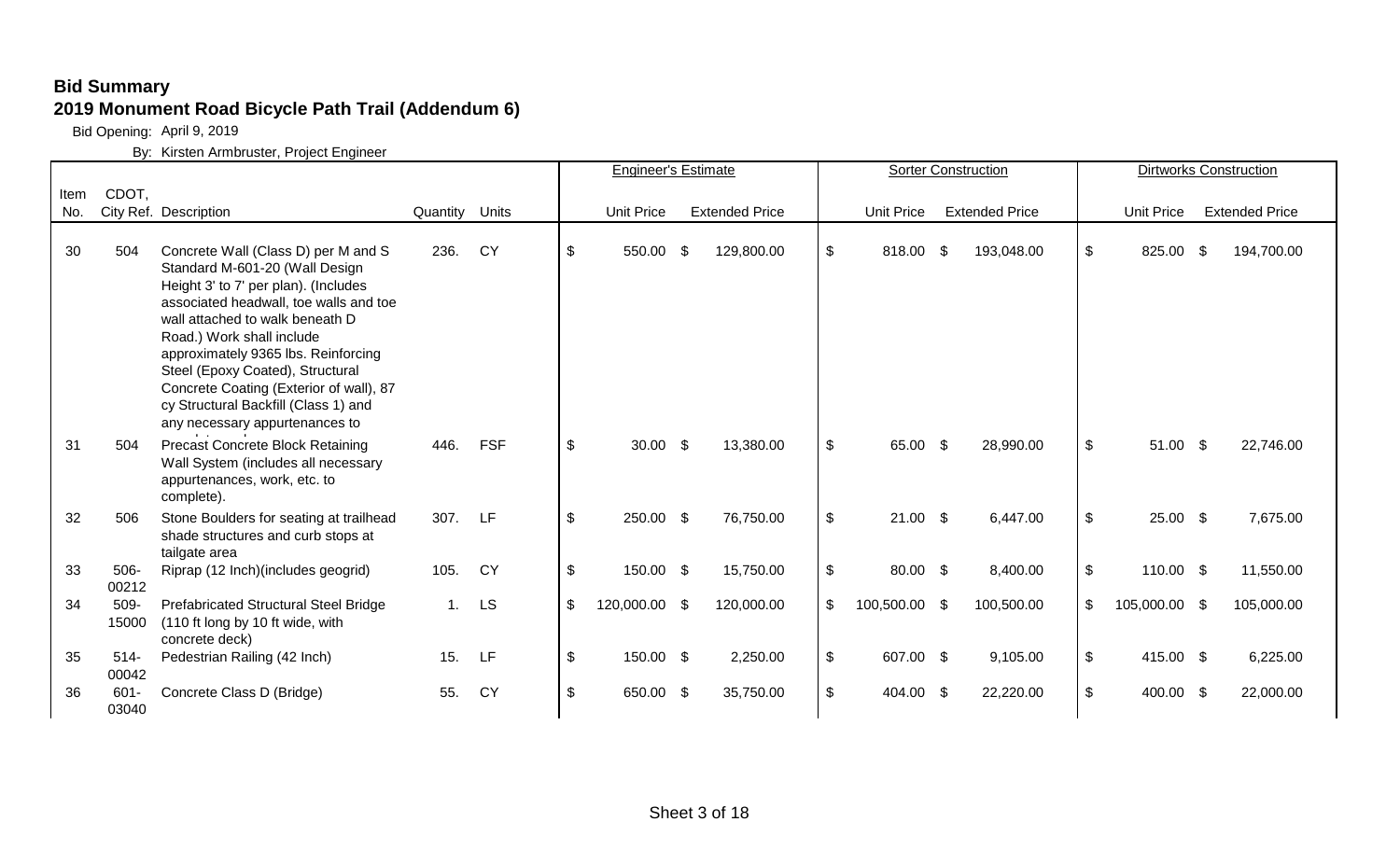Bid Opening: April 9, 2019

|      |                  |                                                                                                                                                                 |                |           |                           | <b>Engineer's Estimate</b> |                       |                     | <b>Sorter Construction</b> |                           |                   |      | <b>Dirtworks Construction</b> |
|------|------------------|-----------------------------------------------------------------------------------------------------------------------------------------------------------------|----------------|-----------|---------------------------|----------------------------|-----------------------|---------------------|----------------------------|---------------------------|-------------------|------|-------------------------------|
| Item | CDOT,            |                                                                                                                                                                 |                |           |                           |                            |                       |                     |                            |                           |                   |      |                               |
| No.  |                  | City Ref. Description                                                                                                                                           | Quantity Units |           |                           | <b>Unit Price</b>          | <b>Extended Price</b> | <b>Unit Price</b>   | <b>Extended Price</b>      |                           | <b>Unit Price</b> |      | <b>Extended Price</b>         |
| 37   | 601              | Cast-in-Place Concrete Footings to<br>support shade structures (2 ft<br>diameter, 6 ft drilled into ground,<br>including rebar and anchor bolts per<br>details) | 72.            | LF        | \$                        | 500.00 \$                  | 36,000.00             | \$<br>73.50 \$      | 5,292.00                   | $\frac{1}{2}$             | 141.25 \$         |      | 10,170.00                     |
| 38   | $601 -$<br>40300 | <b>Structural Concrete Coating</b>                                                                                                                              | 22.            | SY        | $\sqrt[6]{\frac{1}{2}}$   | 50.00 \$                   | 1,100.00              | \$<br>28.00 \$      | 616.00                     | $\boldsymbol{\mathsf{S}}$ | 200.00 \$         |      | 4,400.00                      |
| 39   | 602-<br>00010    | Reinforcing Steel (Black)                                                                                                                                       | 6,600.         | <b>LB</b> | $\sqrt[6]{\frac{1}{2}}$   | $1.75$ \$                  | 11,550.00             | \$<br>$1.20$ \$     | 7,920.00                   | $\frac{1}{2}$             | $1.15$ \$         |      | 7,590.00                      |
| 40   | 602-<br>00020    | Reinforcing Steel (Epoxy Coated)                                                                                                                                | 3,100.         | <b>LB</b> | $\frac{1}{2}$             | $2.00\quad$ \$             | 6,200.00              | \$<br>$1.60$ \$     | 4,960.00                   | $\frac{1}{2}$             | $1.55$ \$         |      | 4,805.00                      |
| 41   | 603-<br>01125    | 12 Inch Reinforced Concrete Pipe<br>(CIP)                                                                                                                       | 412.           | <b>LF</b> | $\boldsymbol{\mathsf{S}}$ | 100.00 \$                  | 41,200.00             | \$<br>61.00 \$      | 25,132.00                  | $\boldsymbol{\mathsf{S}}$ | 48.00 \$          |      | 19,776.00                     |
| 42   | 603-<br>01185    | 18 Inch Reinforced Concrete Pipe<br>(CIP)                                                                                                                       | 85.            | LF        | $\boldsymbol{\mathsf{S}}$ | 125.00 \$                  | 10,625.00             | \$<br>67.50 \$      | 5,737.50                   | $\boldsymbol{\mathsf{S}}$ | 53.50 \$          |      | 4,547.50                      |
| 43   | 603-<br>50006    | 6 Inch Plastic Pipe (with Permanent<br>Berm at Drainage Swale)                                                                                                  | 30.            | EA        | $\mathfrak{L}$            | 500.00 \$                  | 15,000.00             | \$<br>350.00 \$     | 10,500.00                  | $\sqrt[6]{\frac{1}{2}}$   | 1,100.00 \$       |      | 33,000.00                     |
| 44   | 603-<br>70904    | 9x4 Foot Concrete Box Culvert<br>(Precast)                                                                                                                      | 660.           | LF        | $\mathfrak{L}$            | 860.00 \$                  | 567,600.00            | \$<br>720.00 \$     | 475,200.00                 | $\boldsymbol{\mathsf{S}}$ | 950.00 \$         |      | 627,000.00                    |
| 45   | 603              | Large Area Inlet (24" x 36")                                                                                                                                    | 3.             | EA        | $\boldsymbol{\mathsf{S}}$ | 2,500.00 \$                | 7,500.00              | \$<br>$3,225.00$ \$ | 9,675.00                   | $\boldsymbol{\mathsf{S}}$ | 2,800.00 \$       |      | 8,400.00                      |
| 46   | 608-<br>00006    | Concrete Sidewalk (6" Thick) to<br>include 6" of Class 6 Aggregate Base                                                                                         | 2,319.         | <b>SY</b> | \$                        | 55.00 \$                   | 127,545.00            | \$<br>43.00 \$      | 99,717.00                  | \$                        | 45.00             | \$   | 104,355.00                    |
| 47   | 608-<br>00016    | Colored Concrete Sidewalk (6" Thick)<br>to include 6" of Class 6 Aggregate<br>Base Course.                                                                      | 6,591.         | SY        | $\sqrt[6]{\frac{1}{2}}$   | 60.00 \$                   | 395,460.00            | \$<br>52.00         | \$<br>342,732.00           | $\frac{1}{2}$             | 58.01             | - \$ | 382,343.91                    |
| 48   | 608              | <b>Colored Concrete Pad for Bike Racks</b><br>(6 inch thick)(Includes 6 inch thick<br>Class 6 ABC)                                                              | 16.            | SY        | $\sqrt[6]{\frac{1}{2}}$   | 60.00 \$                   | 960.00                | \$<br>82.50 \$      | 1,320.00                   | $\frac{1}{2}$             | 69.00 \$          |      | 1,104.00                      |
| 49   | 608-<br>00010    | Concrete Curb Ramp to include 6" of<br>Class 6 Aggregate Base Course.                                                                                           | 50.            | SY        | $\boldsymbol{\mathsf{S}}$ | 80.00 \$                   | 4,000.00              | \$<br>$90.00$ \$    | 4,500.00                   | $\boldsymbol{\mathsf{S}}$ | 74.00 \$          |      | 3,700.00                      |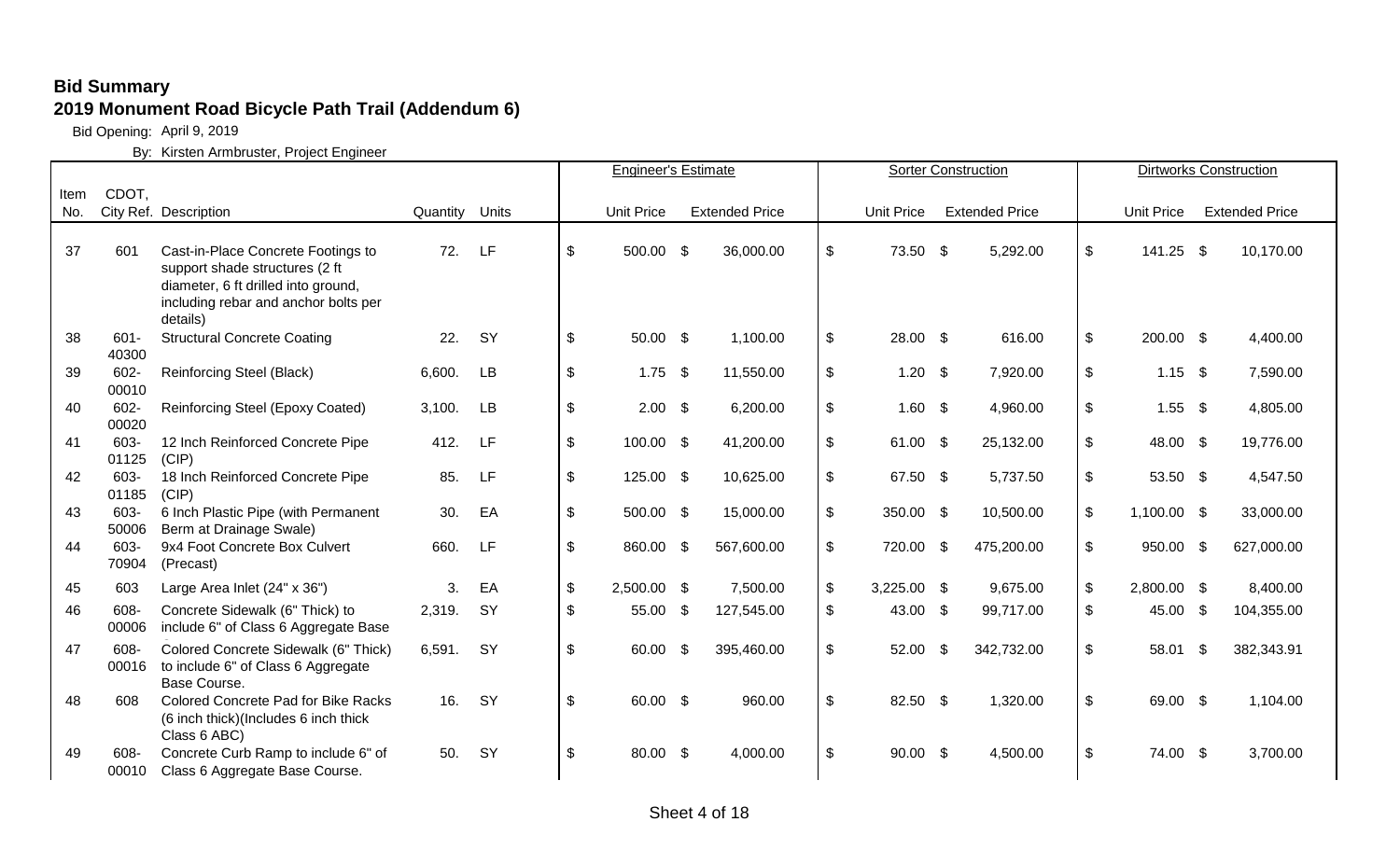Bid Opening: April 9, 2019

|            |               |                                                                                                  |                |           |                           | <b>Engineer's Estimate</b> |                       |                            |                   | <b>Sorter Construction</b> |      |                   | <b>Dirtworks Construction</b> |
|------------|---------------|--------------------------------------------------------------------------------------------------|----------------|-----------|---------------------------|----------------------------|-----------------------|----------------------------|-------------------|----------------------------|------|-------------------|-------------------------------|
| Item       | CDOT,         |                                                                                                  |                |           |                           |                            |                       |                            |                   |                            |      |                   |                               |
| No.        |               | City Ref. Description                                                                            | Quantity Units |           |                           | <b>Unit Price</b>          | <b>Extended Price</b> |                            | <b>Unit Price</b> | <b>Extended Price</b>      |      | <b>Unit Price</b> | <b>Extended Price</b>         |
|            |               |                                                                                                  |                |           |                           |                            |                       |                            |                   |                            |      |                   |                               |
| 50         | 608-<br>00015 | Detectable Warnings (Cast Iron) Wet<br>Set (2' x 2')                                             | 10.            | EA        | $\sqrt[6]{\frac{1}{2}}$   | 120.00 \$                  | 1,200.00              | \$                         | 115.50 \$         | 1,155.00                   | \$   | 125.00 \$         | 1,250.00                      |
| 51         | 608-<br>01600 | Decomposed Granite Surface Course<br>(2" Minimum Thickness)                                      | 50.            | <b>CY</b> | $\$\$                     | $25.00$ \$                 | 1,250.00              | $\sqrt[6]{\frac{1}{2}}$    | 60.00 \$          | 3,000.00                   | $\,$ | 35.00 \$          | 1,750.00                      |
| 52         | 609           | Concrete Curb (6" Wide, 14" High) to<br>include 6" of Class 6 Aggregate Base<br>Course.          | 112.           | LF        | $\sqrt[6]{\frac{1}{2}}$   | $20.00\quad$ \$            | 2,240.00              | $\mathfrak{F}$             | 24.75 \$          | 2,772.00                   | \$   | $32.25$ \$        | 3,612.00                      |
| 53         | 609           | Concrete Curb and Spill Gutter (1.5'<br>Wide) to include 6" of Class 6<br>Aggregate Base Course. | 290.           | LF        | $\sqrt[6]{\frac{1}{2}}$   | $16.00$ \$                 | 4,640.00              | \$                         | $23.50$ \$        | 6,815.00                   | \$   | $24.50$ \$        | 7,105.00                      |
| 54         | 609           | Concrete Curb and Gutter (2' Wide) to<br>include 6" of Class 6 Aggregate Base<br>Course.         | 15.            | LF        | $\sqrt[6]{\frac{1}{2}}$   | 25.00 \$                   | 375.00                | $\mathfrak{F}$             | $34.00\quad$ \$   | 510.00                     | \$   | $34.00 \quad $$   | 510.00                        |
| 55         | 620-<br>00020 | <b>Sanitary Facility</b>                                                                         | 3.             | EA        | $\frac{1}{2}$             | 800.00 \$                  | 2,400.00              | $\sqrt[6]{\frac{1}{2}}$    | 500.00 \$         | 1,500.00                   | \$   | 500.00 \$         | 1,500.00                      |
| 56         | 625-<br>00000 | <b>Construction Surveying</b>                                                                    | 1.             | <b>LS</b> | $\boldsymbol{\mathsf{S}}$ | 46,000.00 \$               | 46,000.00             | \$                         | 25,065.00 \$      | 25,065.00                  | \$   | 24,600.00 \$      | 24,600.00                     |
| 57         | 626-<br>00000 | Mobilization                                                                                     | 1.             | <b>LS</b> | \$                        | 115,000.00 \$              | 115,000.00            | \$                         | 56,950.00 \$      | 56,950.00                  | \$   | 100,000.00 \$     | 100,000.00                    |
| 58         | 630-<br>10005 | <b>Traffic Control</b>                                                                           | 1.             | <b>LS</b> | \$                        | 46,000.00 \$               | 46,000.00             | $\mathfrak{S}$             | $9,700.00$ \$     | 9,700.00                   | \$   | 30,000.00 \$      | 30,000.00                     |
| 59         | 108.2         | Storm Drain Pipe (18" HDPE)(Install<br>Only)                                                     |                | <b>LF</b> | $\sqrt[6]{\frac{1}{2}}$   | 40.00                      |                       | $\mathfrak{S}$             | 39.50             |                            |      |                   |                               |
| 60         | 108.5         | Storm Sewer Basic Manhole (48"<br>I.D.)(Install Only)                                            |                | EA        | \$                        | 2,000.00                   |                       | $\sqrt[6]{\frac{1}{2}}$    | 1,700.00          |                            |      |                   |                               |
| 61         | 108.6         | Storm Drain Inlet (Type 13)(Install<br>Only)                                                     |                | EA        | $\sqrt[6]{\frac{1}{2}}$   | 2,000.00                   |                       | $\mathfrak{S}$             | 1,700.00          |                            |      |                   |                               |
| 62         |               | ∩                                                                                                |                |           |                           |                            |                       |                            |                   |                            |      |                   |                               |
| 63         |               | $\Omega$                                                                                         |                |           |                           |                            |                       |                            |                   |                            |      |                   |                               |
| 64         |               | $\cap$                                                                                           |                |           |                           |                            |                       |                            |                   |                            |      |                   |                               |
| <b>MCR</b> |               | <b>Minor Contract Revisions</b>                                                                  |                |           | \$                        | 100,000.00 \$              | 100,000.00            | $\boldsymbol{\mathsf{\$}}$ | 100,000.00 \$     | 100,000.00                 | \$   | 100,000.00        | \$<br>100,000.00              |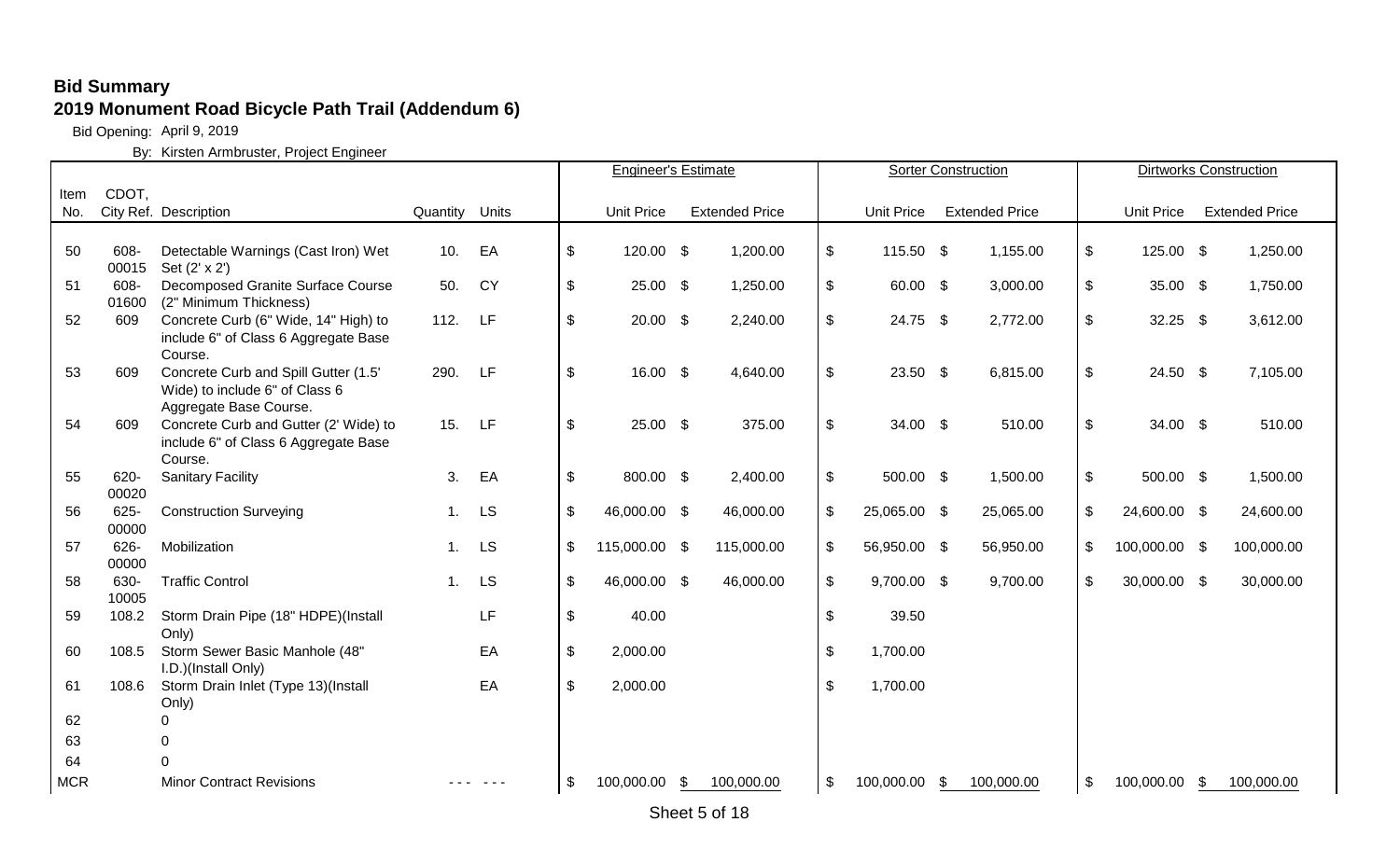Bid Opening: April 9, 2019

By: Kirsten Armbruster, Project Engineer

|                                                     |                   | <b>Engineer's Estimate</b>          | Sorter Construction                 | Dirtworks Construction              |
|-----------------------------------------------------|-------------------|-------------------------------------|-------------------------------------|-------------------------------------|
| <b>CDOT</b><br>Item<br>No.<br>City Ref. Description | Units<br>Quantitv | Unit Price<br><b>Extended Price</b> | Unit Price<br><b>Extended Price</b> | <b>Extended Price</b><br>Unit Price |
|                                                     | <b>TOTAL BID:</b> | \$2,589,650.00                      | 1,846,362.75                        | 2,136,247.16                        |

[1] - corrected extension

[2] - corrected total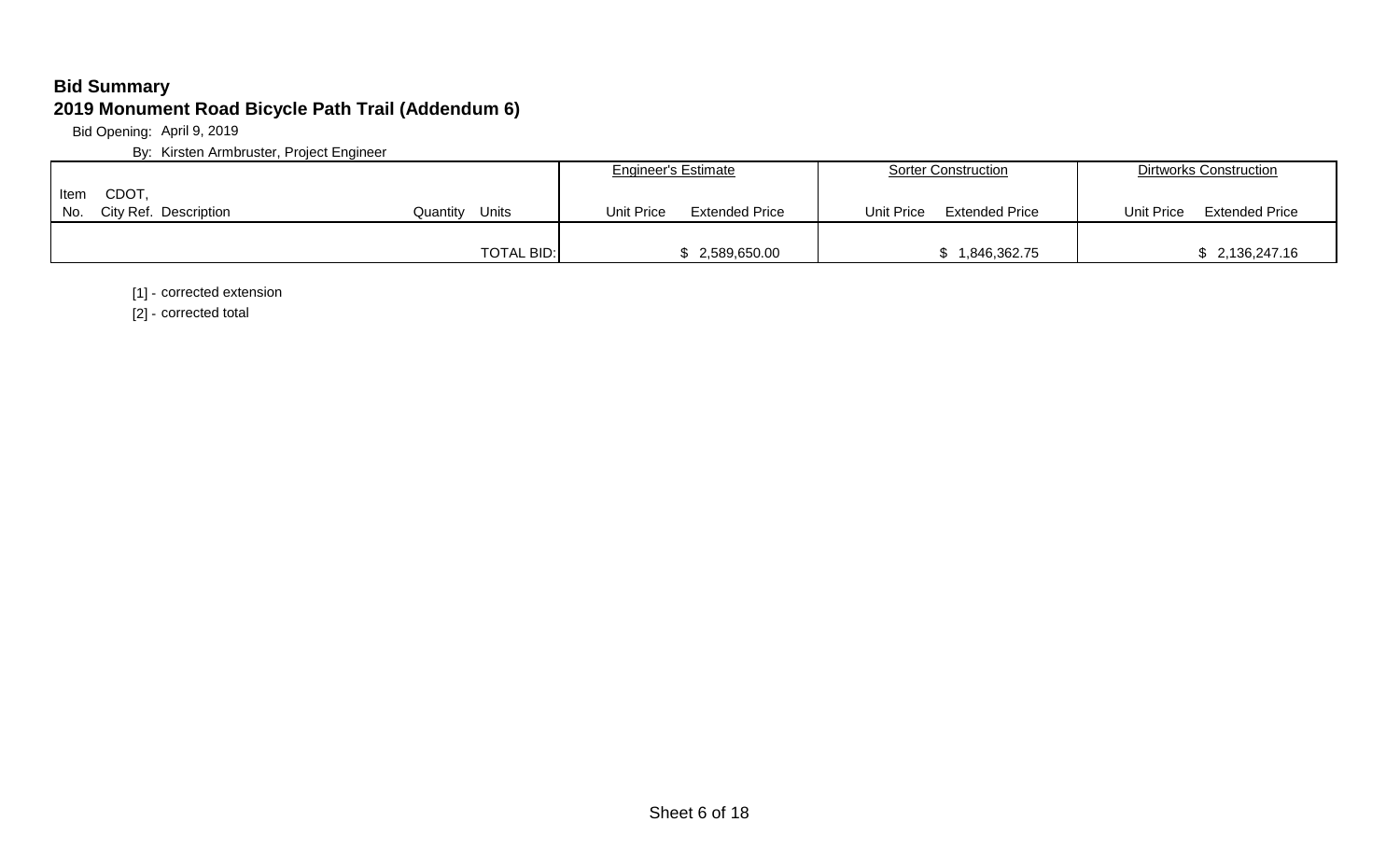Bid Opening: April 9, 2019

|                |                  |                                                                           |                |             |                           |                   | CON-SY                |                           | <b>Mountain Valley Contracting</b> |                       |                            |                   | <b>Bridge Masters</b> |                       |
|----------------|------------------|---------------------------------------------------------------------------|----------------|-------------|---------------------------|-------------------|-----------------------|---------------------------|------------------------------------|-----------------------|----------------------------|-------------------|-----------------------|-----------------------|
| Item           | CDOT,            |                                                                           |                |             |                           |                   |                       |                           |                                    |                       |                            |                   |                       |                       |
| No.            |                  | City Ref. Description                                                     | Quantity Units |             |                           | <b>Unit Price</b> | <b>Extended Price</b> |                           | Unit Price                         | <b>Extended Price</b> |                            | <b>Unit Price</b> |                       | <b>Extended Price</b> |
|                |                  |                                                                           |                |             |                           |                   |                       |                           |                                    |                       |                            |                   |                       |                       |
| $\overline{1}$ | 104.4            | Concrete Cap at 8 inch Sewer Line                                         | 20.            | LF          | \$                        | 52.00 \$          | 1,040.00              | $\boldsymbol{\mathsf{S}}$ | 61.43 \$                           | 1,228.60              | $\boldsymbol{\mathsf{\$}}$ | 165.00 \$         |                       | 3,300.00              |
|                |                  | per Standard Detail GU-04                                                 |                |             |                           |                   |                       |                           |                                    |                       |                            |                   |                       |                       |
| $\overline{2}$ | 108.5            | Connect to Existing Manhole (8 inch                                       | 1.             | <b>LS</b>   | \$                        | 1,500.00 \$       | 1,500.00              | $\mathfrak{S}$            | 1,389.18 \$                        | 1,389.18              | $\sqrt[6]{\frac{1}{2}}$    | 4,000.00 \$       |                       | 4,000.00              |
|                |                  | Pipe) per Standard Detail SS-08                                           |                |             |                           |                   |                       |                           |                                    |                       |                            |                   |                       |                       |
| 3              | 108.5            | Sanitary Sewer Basic Manhole (48                                          | 3.             | EA          | $\mathfrak{S}$            | 4,500.00 \$       | 13,500.00             | $\mathfrak{S}$            | 2,484.89 \$                        | 7,454.67              | $\boldsymbol{\mathsf{S}}$  | $5,000.00$ \$     |                       | 15,000.00             |
|                |                  | inch I.D.) per Standard Detail SS-02                                      |                |             |                           |                   |                       |                           |                                    |                       |                            |                   |                       |                       |
| 4              | 108.2            | 8 inch Gravity Sewer Pipe (SDR 35                                         | 724.           | LF          | \$                        | 45.00 \$          | 32,580.00             | $\boldsymbol{\mathsf{S}}$ | $25.10$ \$                         | 18,172.40             | $\boldsymbol{\mathsf{\$}}$ | 47.00 \$          |                       | 34,028.00             |
|                |                  | PVC) includes Type A Bedding and<br>Haunching Material and Backfilling of |                |             |                           |                   |                       |                           |                                    |                       |                            |                   |                       |                       |
|                |                  | Trench                                                                    |                |             |                           |                   |                       |                           |                                    |                       |                            |                   |                       |                       |
| $\overline{5}$ | 108.7            | <b>Granular Stabilization Material (Type</b>                              | 465.           | <b>TON</b>  | $\boldsymbol{\mathsf{S}}$ | $26.00\quad$ \$   | 12,090.00             | $\frac{1}{2}$             | 33.95 \$                           | 15,786.75             | $\sqrt[6]{\frac{1}{2}}$    | $33.00\quad$ \$   |                       | 15,345.00             |
| 6              | $201 -$          | <b>Clearing and Grubbing</b>                                              | 6.             | <b>ACRE</b> | $\boldsymbol{\mathsf{S}}$ | 10,000.00 \$      | 60,000.00             | \$                        | 9,321.29 \$                        | 55,927.74             | $\sqrt[6]{\frac{1}{2}}$    | 7,000.00 \$       |                       | 42,000.00             |
|                | 00000            |                                                                           |                |             |                           |                   |                       |                           |                                    |                       |                            |                   |                       |                       |
| 7              | 202              | Removal of Wood Border                                                    | 22.            | LF          | $\boldsymbol{\mathsf{S}}$ | $10.00$ \$        | 220.00                | $\boldsymbol{\mathsf{S}}$ | $9.01$ \$                          | 198.22                | $\boldsymbol{\mathsf{\$}}$ | 44.00 \$          |                       | 968.00                |
| 8              | $202 -$          | Removal of Asphalt Mat                                                    | 173.           | SY          | \$                        | $14.00$ \$        | 2,422.00              | $\boldsymbol{\mathsf{S}}$ | $11.05$ \$                         | 1,911.65              | $\boldsymbol{\mathsf{S}}$  | $22.00$ \$        |                       | 3,806.00              |
|                | 00220            |                                                                           |                |             |                           |                   |                       |                           |                                    |                       |                            |                   |                       |                       |
| 9              | $202 -$          | <b>Removal of Fence</b>                                                   | 8.             | LF          | \$                        | $10.00$ \$        | 80.00                 | $\mathfrak{P}$            | $5.15$ \$                          | 41.20                 | \$                         | 33.00 \$          |                       | 264.00                |
|                | 01000            |                                                                           |                |             |                           |                   |                       |                           |                                    |                       |                            |                   |                       |                       |
| 10             | 202              | <b>Removal of Cable Fence</b>                                             | 225.           | LF          | \$                        | $3.50$ \$         | 787.50                | $\frac{1}{2}$             | $3.66$ \$                          | 823.50                | $\sqrt[6]{\frac{1}{2}}$    | $6.00\quad$ \$    |                       | 1,350.00              |
| 11             | $202 -$          | <b>Dust Abatement</b>                                                     | $\mathbf 1$    | LS          | $\boldsymbol{\mathsf{S}}$ | 8,000.00 \$       | 8,000.00              | \$                        | 19,293.75 \$                       | 19,293.75             | $\sqrt[6]{3}$              | 33,000.00 \$      |                       | 33,000.00             |
|                | 04060            |                                                                           |                |             |                           |                   |                       |                           |                                    |                       |                            |                   |                       |                       |
| 12             | $203 -$          | <b>Unclassified Embankment</b>                                            | 515.           | <b>CY</b>   | \$                        | $10.00$ \$        | 5,150.00              | $\boldsymbol{\mathsf{S}}$ | 86.90 \$                           | 44,753.50             | $\sqrt[6]{\frac{1}{2}}$    | 45.00 \$          |                       | 23,175.00             |
|                | 00000            |                                                                           |                |             |                           |                   |                       |                           |                                    |                       |                            |                   |                       |                       |
| 13             | 206-             | <b>Structural Excavation</b>                                              | 103.           | <b>CY</b>   | \$                        | $12.00$ \$        | 1,236.00              | $\mathfrak{P}$            | $50.54$ \$                         | 5,205.62              | $\sqrt[6]{\frac{1}{2}}$    | 55.00 \$          |                       | 5,665.00              |
| 14             | 00000<br>$206 -$ | Structural Backfill Material (Class 1)                                    | 111.           | <b>CY</b>   | \$                        | 45.00 \$          | 4,995.00              | \$                        | 82.68 \$                           | 9,177.48              | $\boldsymbol{\mathsf{S}}$  | 70.00 \$          |                       | 7,770.00              |
|                | 00100            |                                                                           |                |             |                           |                   |                       |                           |                                    |                       |                            |                   |                       |                       |
| 15             | $206 -$          | Filter Material (Class B) (includes 6"                                    | 4.             | CY          | \$                        | $50.00$ \$        | 200.00                | $\boldsymbol{\mathsf{S}}$ | 1,109.70 \$                        | 4,438.80              | $\boldsymbol{\mathsf{S}}$  | 1,500.00 \$       |                       | 6,000.00              |
|                | 00520            | perforated and non-perforated drain                                       |                |             |                           |                   |                       |                           |                                    |                       |                            |                   |                       |                       |
|                |                  | pipe and geotextile)                                                      |                |             |                           |                   |                       |                           |                                    |                       |                            |                   |                       |                       |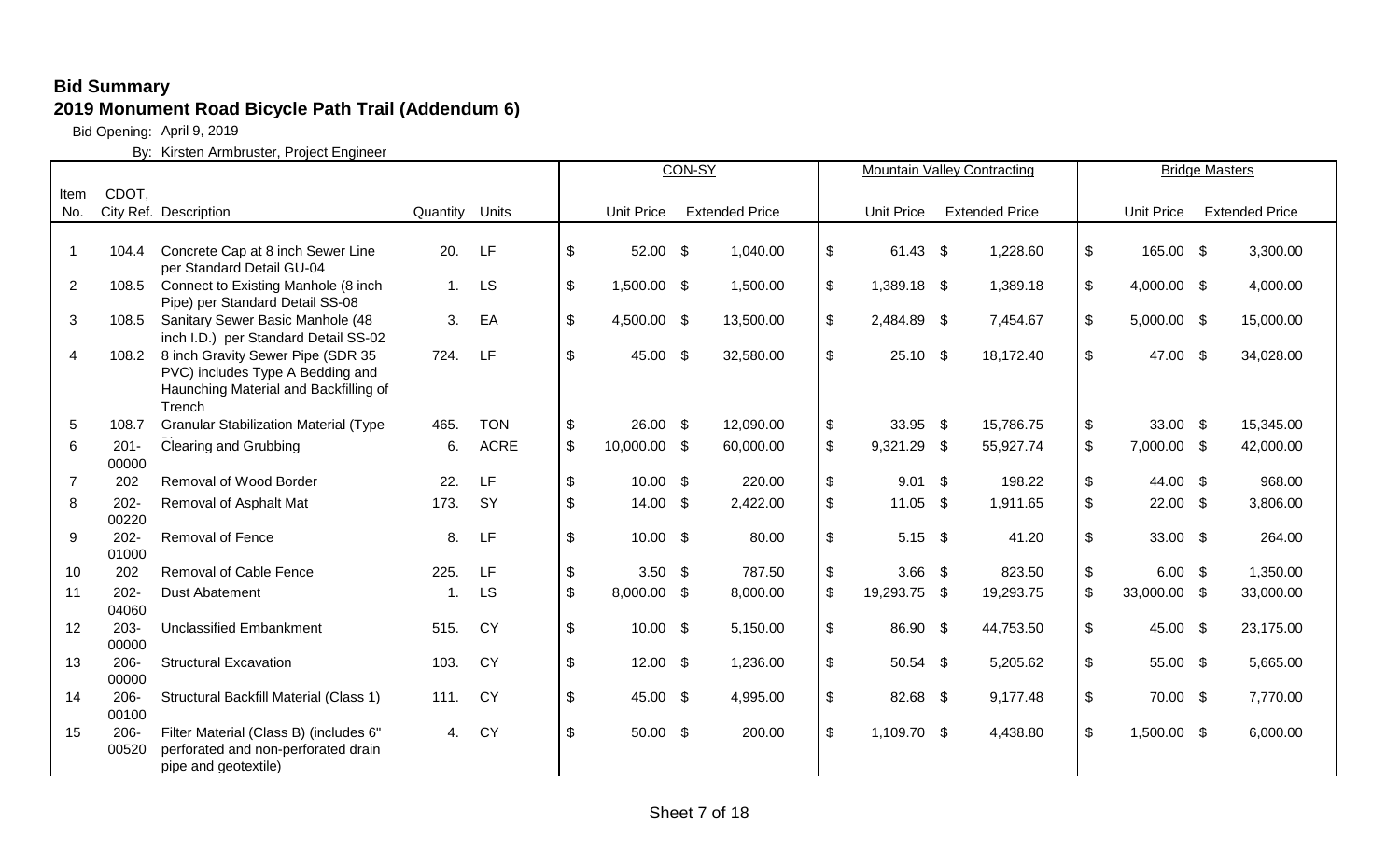Bid Opening: April 9, 2019

|      |               |                                     |          |             |                              |                   | CON-SY |                       | <b>Mountain Valley Contracting</b> |                       | <b>Bridge Masters</b> |               |                       |
|------|---------------|-------------------------------------|----------|-------------|------------------------------|-------------------|--------|-----------------------|------------------------------------|-----------------------|-----------------------|---------------|-----------------------|
| Item | CDOT,         |                                     |          |             |                              |                   |        |                       |                                    |                       |                       |               |                       |
| No.  |               | City Ref. Description               | Quantity | Units       |                              | <b>Unit Price</b> |        | <b>Extended Price</b> | <b>Unit Price</b>                  | <b>Extended Price</b> | <b>Unit Price</b>     |               | <b>Extended Price</b> |
|      |               |                                     |          |             |                              |                   |        |                       |                                    |                       |                       |               |                       |
| 16   | $206 -$       | Shoring (Area 1)                    | 1.       | <b>LS</b>   | $\boldsymbol{\mathsf{S}}$    | 15,000.00 \$      |        | 15,000.00             | \$<br>18,810.00 \$                 | 18,810.00             | \$<br>18,000.00 \$    |               | 18,000.00             |
|      | 01750         |                                     |          |             |                              |                   |        |                       |                                    |                       |                       |               |                       |
| 17   | 208-          | Erosion Logs (12 Inch)              | 60.      | LF          | \$                           | $3.00$ \$         |        | 180.00                | \$<br>6.53 $$$                     | 391.80                | \$<br>$11.00$ \$      |               | 660.00                |
|      | 00002         |                                     |          |             |                              |                   |        |                       |                                    |                       |                       |               |                       |
| 18   | 208-          | Erosion Bales (Weed Free)           | 130.     | EA          | \$                           | $30.00$ \$        |        | 3,900.00              | \$<br>$23.52$ \$                   | 3,057.60              | \$<br>33.00 \$        |               | 4,290.00              |
|      | 00011         |                                     |          |             |                              |                   |        |                       |                                    |                       |                       |               |                       |
| 19   | 208-<br>00035 | Aggregate Bag                       | 10.      | EA          | \$                           | $10.00$ \$        |        | 100.00                | \$<br>15.67 \$                     | 156.70                | \$<br>28.00 \$        |               | 280.00                |
| 20   | 208-          | <b>Concrete Washout Structure</b>   | 1.       | EA          | $\frac{1}{2}$                | 1,000.00 \$       |        | 1,000.00              | \$<br>940.50 \$                    | 940.50                | \$<br>8,000.00 \$     |               | 8,000.00              |
|      | 00045         |                                     |          |             |                              |                   |        |                       |                                    |                       |                       |               |                       |
| 21   | $208 -$       | Vehicle Track Pad                   | 6.       | EA          | \$                           | 500.00 \$         |        | 3,000.00              | \$<br>1,881.00 \$                  | 11,286.00             | \$<br>2,750.00 \$     |               | 16,500.00             |
|      | 00070         |                                     |          |             |                              |                   |        |                       |                                    |                       |                       |               |                       |
| 22   | 208-          | <b>Temporary Berms</b>              | 2,910.   | LF          | \$                           | $2.00$ \$         |        | 5,820.00              | \$<br>$1.49$ \$                    | 4,335.90              | \$<br>$11.00$ \$      |               | 32,010.00             |
|      | 00300         |                                     |          |             |                              |                   |        |                       |                                    |                       |                       |               |                       |
| 23   | $210 -$       | <b>Reset End Anchorage</b>          | 1.       | EA          | \$                           | $2,000.00$ \$     |        | 2,000.00              | \$<br>2,508.00 \$                  | 2,508.00              | \$<br>2,200.00 \$     |               | 2,200.00              |
|      | 01200         |                                     |          |             |                              |                   |        |                       |                                    |                       |                       |               |                       |
| 24   | $212 -$       | Seeding(Native)(Hydraulic)          | 4.       | <b>ACRE</b> | $\$\$                        | $3,500.00$ \$     |        | 14,000.00             | \$<br>2,495.46 \$                  | 9,981.84              | \$<br>3,850.00 \$     |               | 15,400.00             |
|      | 00007         |                                     |          |             |                              |                   |        |                       |                                    |                       |                       |               |                       |
| 25   | $304 -$       | Aggregate Base Course (Class 3)     | 334.     | <b>CY</b>   | \$                           | 45.00 \$          |        | 15,030.00             | \$<br>29.66 \$                     | 9,906.44              | \$<br>46.00 \$        |               | 15,364.00             |
| 26   | 03000<br>304- | Aggregate Base Course (Class 6)     | 584.     | CY          | \$                           | 42.00 \$          |        | 24,528.00             | \$<br>42.77 \$                     | 24,977.68             | \$<br>52.00 \$        |               | 30,368.00             |
|      | 06000         | (Shoulder)                          |          |             |                              |                   |        |                       |                                    |                       |                       |               |                       |
| 27   | 306-          | Reconditioning                      | 9,000.   | SY          | \$                           | $3.00$ \$         |        | 27,000.00             | \$<br>$0.88$ \$                    | 7,920.00              | \$<br>40.00           | $\mathfrak s$ | 360,000.00            |
|      | 01000         |                                     |          |             |                              |                   |        |                       |                                    |                       |                       |               |                       |
| 28   | 403-          | Hot Mix Asphalt (Patching) (Grading | 56.      | <b>TON</b>  | $\boldsymbol{\hat{\varphi}}$ | 267.00 \$         |        | 14,952.00             | \$<br>206.91 \$                    | 11,586.96             | \$<br>300.00 \$       |               | 16,800.00             |
|      | 34752         | SX)(75)(PG 64-22)(5" Thick)         |          |             |                              |                   |        |                       |                                    |                       |                       |               |                       |
| 29   | $503 -$       | Micropile (8 Inch)                  | 537.     | LF          | \$                           | 154.00 \$         |        | 82,698.00             | \$<br>171.29 \$                    | 91,982.73             | \$<br>155.00 \$       |               | 83,235.00             |
|      | 01080         |                                     |          |             |                              |                   |        |                       |                                    |                       |                       |               |                       |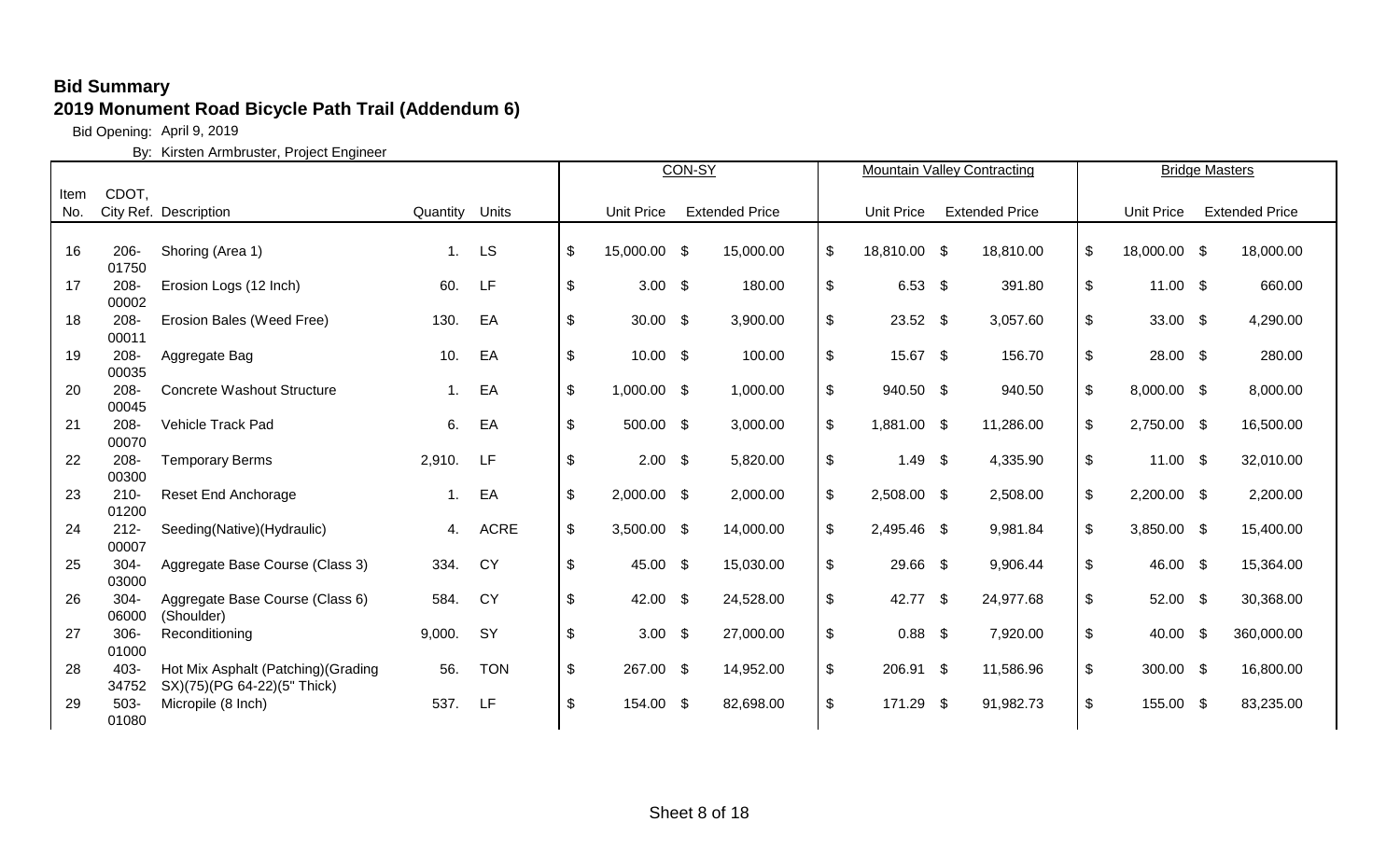Bid Opening: April 9, 2019

|      |                  |                                                                                                                                                                                                                                                                                                                                                                                                                         |                |            |                           |                   | CON-SY |                       |                            |               | <b>Mountain Valley Contracting</b> |       | <b>Bridge Masters</b> |                       |  |
|------|------------------|-------------------------------------------------------------------------------------------------------------------------------------------------------------------------------------------------------------------------------------------------------------------------------------------------------------------------------------------------------------------------------------------------------------------------|----------------|------------|---------------------------|-------------------|--------|-----------------------|----------------------------|---------------|------------------------------------|-------|-----------------------|-----------------------|--|
| Item | CDOT,            |                                                                                                                                                                                                                                                                                                                                                                                                                         |                |            |                           |                   |        |                       |                            |               |                                    |       |                       |                       |  |
| No.  |                  | City Ref. Description                                                                                                                                                                                                                                                                                                                                                                                                   | Quantity Units |            |                           | <b>Unit Price</b> |        | <b>Extended Price</b> |                            | Unit Price    | <b>Extended Price</b>              |       | <b>Unit Price</b>     | <b>Extended Price</b> |  |
| 30   | 504              | Concrete Wall (Class D) per M and S<br>Standard M-601-20 (Wall Design<br>Height 3' to 7' per plan). (Includes<br>associated headwall, toe walls and toe<br>wall attached to walk beneath D<br>Road.) Work shall include<br>approximately 9365 lbs. Reinforcing<br>Steel (Epoxy Coated), Structural<br>Concrete Coating (Exterior of wall), 87<br>cy Structural Backfill (Class 1) and<br>any necessary appurtenances to | 236.           | <b>CY</b>  | $\boldsymbol{\mathsf{S}}$ | 750.00 \$         |        | 177,000.00            | $\boldsymbol{\mathsf{\$}}$ | 1,050.32 \$   | 247,875.52                         | \$    | 1,000.00 \$           | 236,000.00            |  |
| 31   | 504              | <b>Precast Concrete Block Retaining</b><br>Wall System (includes all necessary<br>appurtenances, work, etc. to<br>complete).                                                                                                                                                                                                                                                                                            | 446.           | <b>FSF</b> | \$                        | 60.00 \$          |        | 26,760.00             | $\mathfrak{P}$             | $41.54$ \$    | 18,526.84                          | \$    | 150.00 \$             | 66,900.00             |  |
| 32   | 506              | Stone Boulders for seating at trailhead<br>shade structures and curb stops at<br>tailgate area                                                                                                                                                                                                                                                                                                                          | 307.           | LF         | $\frac{1}{2}$             | 55.00 \$          |        | 16,885.00             | $\sqrt[6]{\frac{1}{2}}$    | 174.73 \$     | 53,642.11                          | \$    | 100.00 \$             | 30,700.00             |  |
| 33   | $506 -$<br>00212 | Riprap (12 Inch) (includes geogrid)                                                                                                                                                                                                                                                                                                                                                                                     | 105.           | <b>CY</b>  | $\sqrt[6]{2}$             | 130.00 \$         |        | 13,650.00             | $\boldsymbol{\mathsf{S}}$  | 169.08 \$     | 17,753.40                          | \$    | 145.00 \$             | 15,225.00             |  |
| 34   | 509-<br>15000    | Prefabricated Structural Steel Bridge<br>(110 ft long by 10 ft wide, with<br>concrete deck)                                                                                                                                                                                                                                                                                                                             | 1.             | <b>LS</b>  | \$                        | 121,500.00 \$     |        | 121,500.00            | $\boldsymbol{\mathsf{S}}$  | 152,098.39 \$ | 152,098.39                         | \$    | 150,000.00 \$         | 150,000.00            |  |
| 35   | $514 -$<br>00042 | Pedestrian Railing (42 Inch)                                                                                                                                                                                                                                                                                                                                                                                            | 15.            | LF         | $\boldsymbol{\mathsf{S}}$ | 50.00 \$          |        | 750.00                | \$                         | 282.15 \$     | 4,232.25                           | $\$\$ | 600.00 \$             | 9,000.00              |  |
| 36   | $601 -$<br>03040 | Concrete Class D (Bridge)                                                                                                                                                                                                                                                                                                                                                                                               | 55.            | <b>CY</b>  | \$                        | 580.00 \$         |        | 31,900.00             | \$                         | 531.66 \$     | 29,241.30                          | \$    | 600.00 \$             | 33,000.00             |  |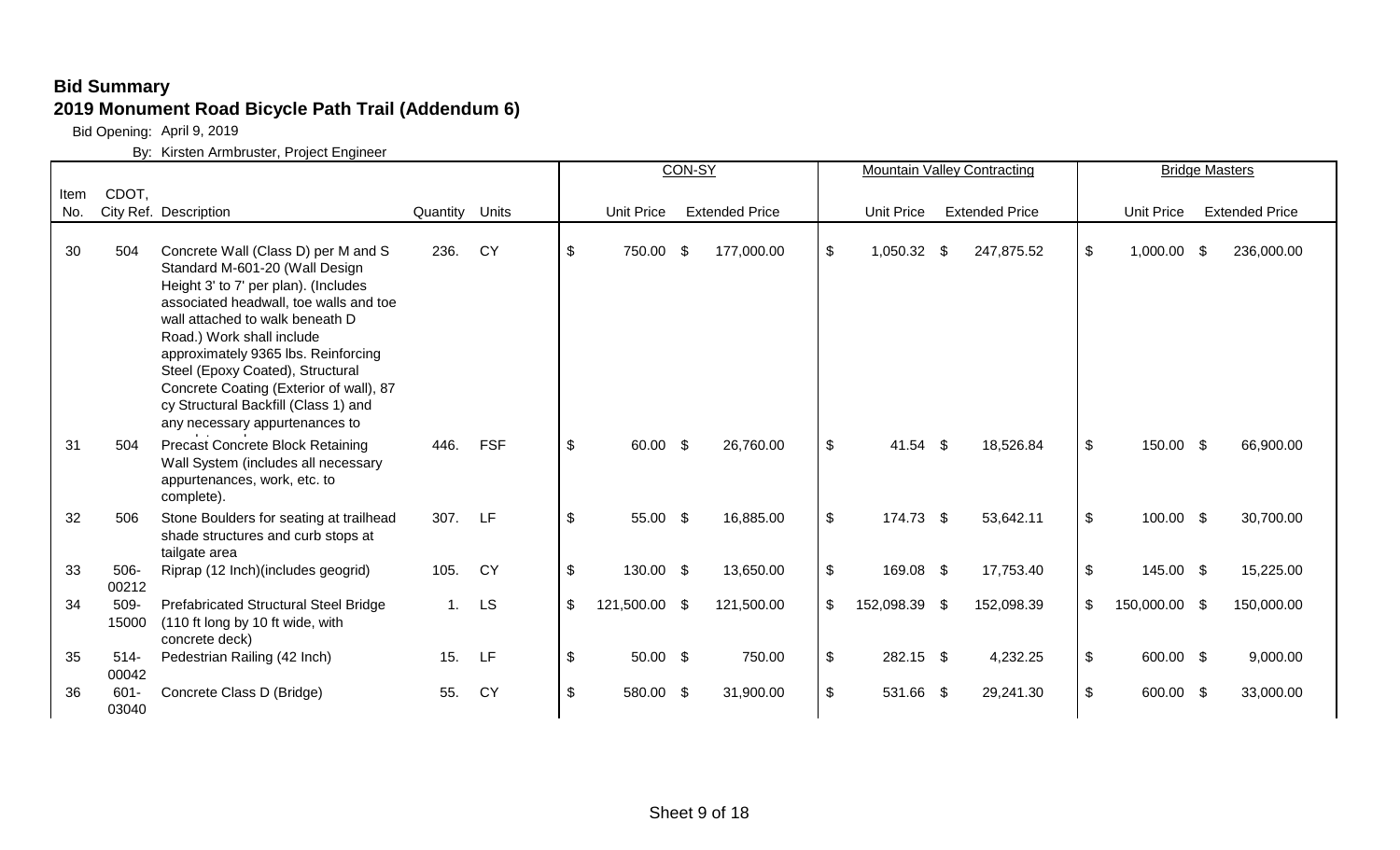Bid Opening: April 9, 2019

|      |                  |                                                                                                                                                     |          |           |                              |                   | CON-SY |                       |                           |                   | <b>Mountain Valley Contracting</b> |                              |                   |                           | <b>Bridge Masters</b> |
|------|------------------|-----------------------------------------------------------------------------------------------------------------------------------------------------|----------|-----------|------------------------------|-------------------|--------|-----------------------|---------------------------|-------------------|------------------------------------|------------------------------|-------------------|---------------------------|-----------------------|
| Item | CDOT,            |                                                                                                                                                     |          |           |                              |                   |        |                       |                           |                   |                                    |                              |                   |                           |                       |
| No.  |                  | City Ref. Description                                                                                                                               | Quantity | Units     |                              | <b>Unit Price</b> |        | <b>Extended Price</b> |                           | <b>Unit Price</b> | <b>Extended Price</b>              |                              | <b>Unit Price</b> |                           | <b>Extended Price</b> |
| 37   | 601              | Cast-in-Place Concrete Footings to<br>support shade structures (2 ft<br>diameter, 6 ft drilled into ground,<br>including rebar and anchor bolts per | 72.      | LF        | $\frac{1}{2}$                | $90.00$ \$        |        | 6,480.00              | $\boldsymbol{\mathsf{S}}$ | 79.27 \$          | 5,707.44                           | $\sqrt[6]{3}$                | 65.00 \$          |                           | 4,680.00              |
| 38   | $601 -$<br>40300 | details)<br><b>Structural Concrete Coating</b>                                                                                                      | 22.      | SY        | $\boldsymbol{\mathsf{\$}}$   | $20.00$ \$        |        | 440.00                | $\mathfrak{P}$            | 37.62 \$          | 827.64                             | $\sqrt[6]{3}$                | 100.00 \$         |                           | 2,200.00              |
| 39   | 602-<br>00010    | <b>Reinforcing Steel (Black)</b>                                                                                                                    | 6,600.   | <b>LB</b> | $\pmb{\$}$                   | $1.75$ \$         |        | 11,550.00             | $\mathfrak{P}$            | $1.45$ \$         | 9,570.00                           | $\boldsymbol{\hat{\varphi}}$ | $1.50$ \$         |                           | 9,900.00              |
| 40   | 602-<br>00020    | Reinforcing Steel (Epoxy Coated)                                                                                                                    | 3,100.   | LB        | \$                           | $2.50$ \$         |        | 7,750.00              | $\mathfrak{P}$            | $1.95$ \$         | 6,045.00                           | \$                           | $2.00$ \$         |                           | 6,200.00              |
| 41   | 603-<br>01125    | 12 Inch Reinforced Concrete Pipe<br>(CIP)                                                                                                           | 412.     | LF        | \$                           | 65.00 \$          |        | 26,780.00             | $\boldsymbol{\mathsf{S}}$ | 44.52 \$          | 18,342.24                          | $\sqrt[6]{2}$                | 52.00 \$          |                           | 21,424.00             |
| 42   | 603-<br>01185    | 18 Inch Reinforced Concrete Pipe<br>(CIP)                                                                                                           | 85.      | LF        | \$                           | 70.00 \$          |        | 5,950.00              | $\boldsymbol{\mathsf{S}}$ | 54.86 \$          | 4,663.10                           | $\mathfrak{F}$               | 65.00 \$          |                           | 5,525.00              |
| 43   | 603-<br>50006    | 6 Inch Plastic Pipe (with Permanent<br>Berm at Drainage Swale)                                                                                      | 30.      | EA        | $\boldsymbol{\hat{\varphi}}$ | 100.00 \$         |        | 3,000.00              | $\mathfrak{P}$            | 64.88 \$          | 1,946.40                           | $\sqrt[6]{\frac{1}{2}}$      | 200.00 \$         |                           | 6,000.00              |
| 44   | 603-<br>70904    | 9x4 Foot Concrete Box Culvert<br>(Precast)                                                                                                          | 660.     | LF        | $\sqrt[6]{\frac{1}{2}}$      | 787.00 \$         |        | 519,420.00            | $\mathfrak{L}$            | 816.08 \$         | 538,612.80                         | $\mathfrak{L}$               | 900.00 \$         |                           | 594,000.00            |
| 45   | 603              | Large Area Inlet (24" x 36")                                                                                                                        | 3.       | EA        | $\frac{1}{2}$                | 2,800.00 \$       |        | 8,400.00              | $\boldsymbol{\mathsf{S}}$ | 1,958.30 \$       | 5,874.90                           | $\sqrt[6]{3}$                | 6,250.00 \$       |                           | 18,750.00             |
| 46   | 608-<br>00006    | Concrete Sidewalk (6" Thick) to<br>include 6" of Class 6 Aggregate Base                                                                             | 2,319.   | SY        | \$                           | 44.00 \$          |        | 102,036.00            | \$                        | 60.52 \$          | 140,345.88                         | $\boldsymbol{\mathsf{S}}$    | 58.00             | $\boldsymbol{\mathsf{S}}$ | 134,502.00            |
| 47   | 608-<br>00016    | Colored Concrete Sidewalk (6" Thick)<br>to include 6" of Class 6 Aggregate<br>Base Course.                                                          | 6,591.   | SY        | $\boldsymbol{\mathsf{S}}$    | 57.00 \$          |        | 375,687.00            | $\boldsymbol{\mathsf{S}}$ | 72.80 \$          | 479,824.80                         | $\sqrt[6]{2}$                | 68.00             | -\$                       | 448,188.00            |
| 48   | 608              | Colored Concrete Pad for Bike Racks<br>(6 inch thick)(Includes 6 inch thick<br>Class 6 ABC)                                                         | 16.      | SY        | $\boldsymbol{\hat{\varphi}}$ | 70.00 \$          |        | 1,120.00              | $\boldsymbol{\mathsf{S}}$ | 169.32 \$         | 2,709.12                           | $\sqrt[6]{\frac{1}{2}}$      | 155.00 \$         |                           | 2,480.00              |
| 49   | 608-<br>00010    | Concrete Curb Ramp to include 6" of<br>Class 6 Aggregate Base Course.                                                                               | 50.      | SY        | \$                           | 75.00 \$          |        | 3,750.00              | \$                        | 167.39 \$         | 8,369.50                           | $\boldsymbol{\mathsf{S}}$    | 80.00 \$          |                           | 4,000.00              |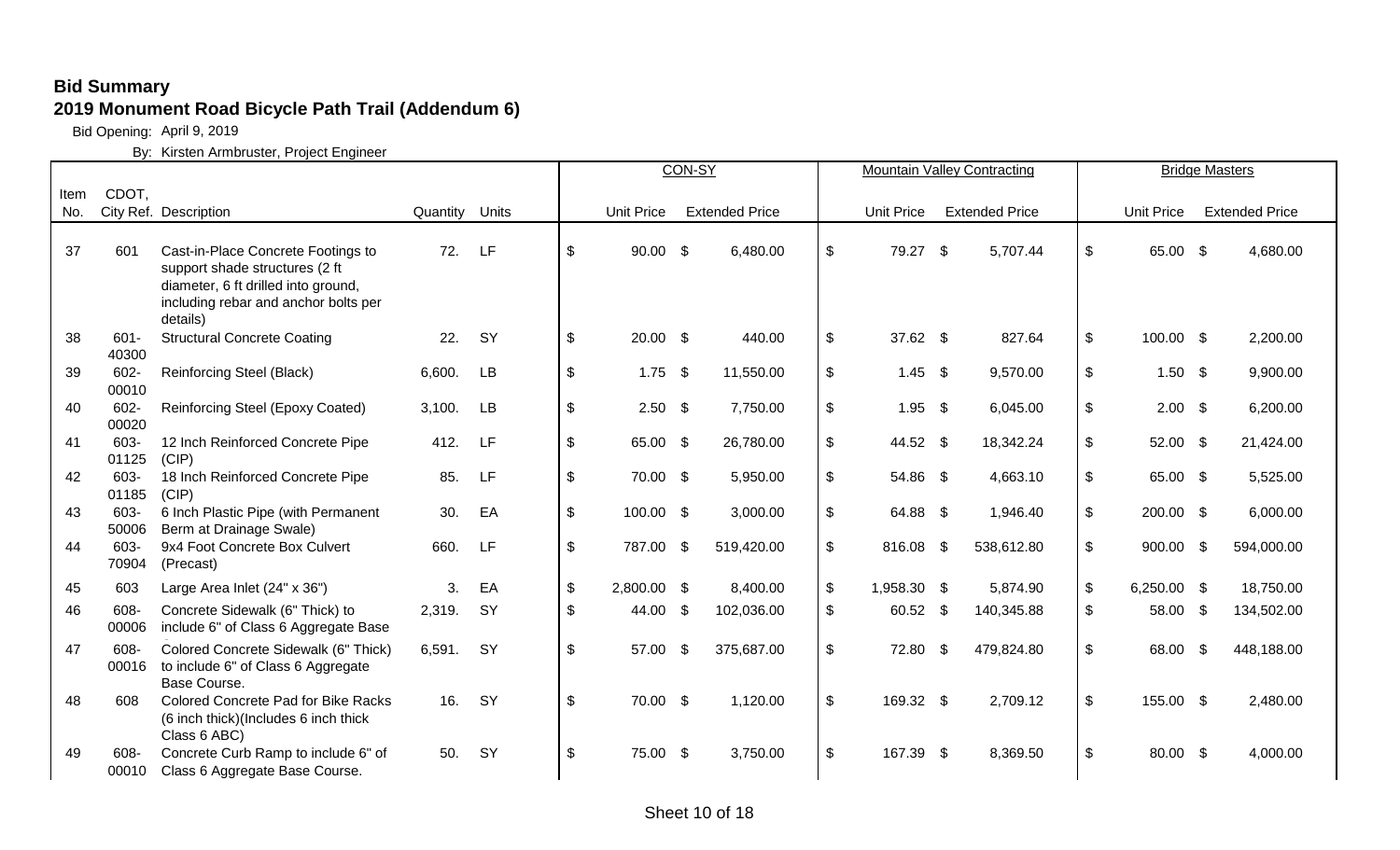Bid Opening: April 9, 2019

|            |               |                                                                                                  |                |           |                            |                   | CON-SY |                       |                           |                   | <b>Mountain Valley Contracting</b> |                            |                   | <b>Bridge Masters</b> |
|------------|---------------|--------------------------------------------------------------------------------------------------|----------------|-----------|----------------------------|-------------------|--------|-----------------------|---------------------------|-------------------|------------------------------------|----------------------------|-------------------|-----------------------|
| Item       | CDOT,         |                                                                                                  |                |           |                            |                   |        |                       |                           |                   |                                    |                            |                   |                       |
| No.        |               | City Ref. Description                                                                            | Quantity Units |           |                            | <b>Unit Price</b> |        | <b>Extended Price</b> |                           | <b>Unit Price</b> | <b>Extended Price</b>              |                            | <b>Unit Price</b> | <b>Extended Price</b> |
|            |               |                                                                                                  |                |           |                            |                   |        |                       |                           |                   |                                    |                            |                   |                       |
| 50         | 608-<br>00015 | Detectable Warnings (Cast Iron) Wet<br>Set (2' x 2')                                             | 10.            | EA        | $\boldsymbol{\mathsf{\$}}$ | 120.00 \$         |        | 1,200.00              | \$                        | 140.45 \$         | 1,404.50                           | $\boldsymbol{\mathsf{\$}}$ | 150.00 \$         | 1,500.00              |
| 51         | 608-<br>01600 | Decomposed Granite Surface Course<br>(2" Minimum Thickness)                                      | 50.            | <b>CY</b> | $\boldsymbol{\mathsf{\$}}$ | $90.00$ \$        |        | 4,500.00              | $\frac{1}{2}$             | 226.24 \$         | 11,312.00                          | $\sqrt[6]{\frac{1}{2}}$    | 100.00 \$         | 5,000.00              |
| 52         | 609           | Concrete Curb (6" Wide, 14" High) to<br>include 6" of Class 6 Aggregate Base<br>Course.          | 112.           | LF        | $\boldsymbol{\mathsf{S}}$  | $25.00$ \$        |        | 2,800.00              | $\sqrt[6]{\frac{1}{2}}$   | 44.04 \$          | 4,932.48                           | $\frac{1}{2}$              | 70.00 \$          | 7,840.00              |
| 53         | 609           | Concrete Curb and Spill Gutter (1.5'<br>Wide) to include 6" of Class 6<br>Aggregate Base Course. | 290.           | LF        | \$                         | $23.00$ \$        |        | 6,670.00              | $\mathfrak{P}$            | 36.40 \$          | 10,556.00                          | $\frac{1}{2}$              | 70.00 \$          | 20,300.00             |
| 54         | 609           | Concrete Curb and Gutter (2' Wide) to<br>include 6" of Class 6 Aggregate Base<br>Course.         | 15.            | LF        | $\sqrt[6]{\frac{1}{2}}$    | 18.00 \$          |        | 270.00                | $\mathfrak{P}$            | 58.66 \$          | 879.90                             | $\frac{1}{2}$              | 165.00 \$         | 2,475.00              |
| 55         | 620-<br>00020 | <b>Sanitary Facility</b>                                                                         | 3.             | EA        | $\sqrt[6]{2}$              | 700.00 \$         |        | 2,100.00              | \$                        | 501.60 \$         | 1,504.80                           | $\boldsymbol{\mathsf{\$}}$ | 1,100.00 \$       | 3,300.00              |
| 56         | 625-<br>00000 | <b>Construction Surveying</b>                                                                    | 1.             | LS        | $\frac{1}{2}$              | 35,000.00 \$      |        | 35,000.00             | $\mathfrak{S}$            | 40,077.84 \$      | 40,077.84                          | $\sqrt[6]{\frac{1}{2}}$    | 40,000.00 \$      | 40,000.00             |
| 57         | 626-<br>00000 | Mobilization                                                                                     | 1.             | LS        | \$                         | 150,000.00 \$     |        | 150,000.00            | $\mathfrak{S}$            | 47,540.31 \$      | 47,540.31                          | \$                         | 125,000.00 \$     | 125,000.00            |
| 58         | 630-<br>10005 | <b>Traffic Control</b>                                                                           | $\mathbf{1}$ . | LS        | \$                         | 180,000.00 \$     |        | 180,000.00            | $\boldsymbol{\mathsf{S}}$ | 62,700.00 \$      | 62,700.00                          | \$                         | 75,000.00 \$      | 75,000.00             |
| 59         | 108.2         | Storm Drain Pipe (18" HDPE)(Install<br>Only)                                                     |                | LF        |                            |                   |        |                       |                           |                   |                                    |                            |                   |                       |
| 60         | 108.5         | Storm Sewer Basic Manhole (48"<br>I.D.)(Install Only)                                            |                | EA        |                            |                   |        |                       |                           |                   |                                    |                            |                   |                       |
| 61         | 108.6         | Storm Drain Inlet (Type 13)(Install<br>Only)                                                     |                | EA        |                            |                   |        |                       |                           |                   |                                    |                            |                   |                       |
| 62         |               | ∩                                                                                                |                |           |                            |                   |        |                       |                           |                   |                                    |                            |                   |                       |
| 63         |               | 0                                                                                                |                |           |                            |                   |        |                       |                           |                   |                                    |                            |                   |                       |
| 64         |               | $\cap$                                                                                           |                |           |                            |                   |        |                       |                           |                   |                                    |                            |                   |                       |
| <b>MCR</b> |               | <b>Minor Contract Revisions</b>                                                                  |                |           | \$                         | 100,000.00        | \$     | 100,000.00            | \$                        | 100,000.00        | \$<br>100,000.00                   | \$                         | 100,000.00        | \$<br>100,000.00      |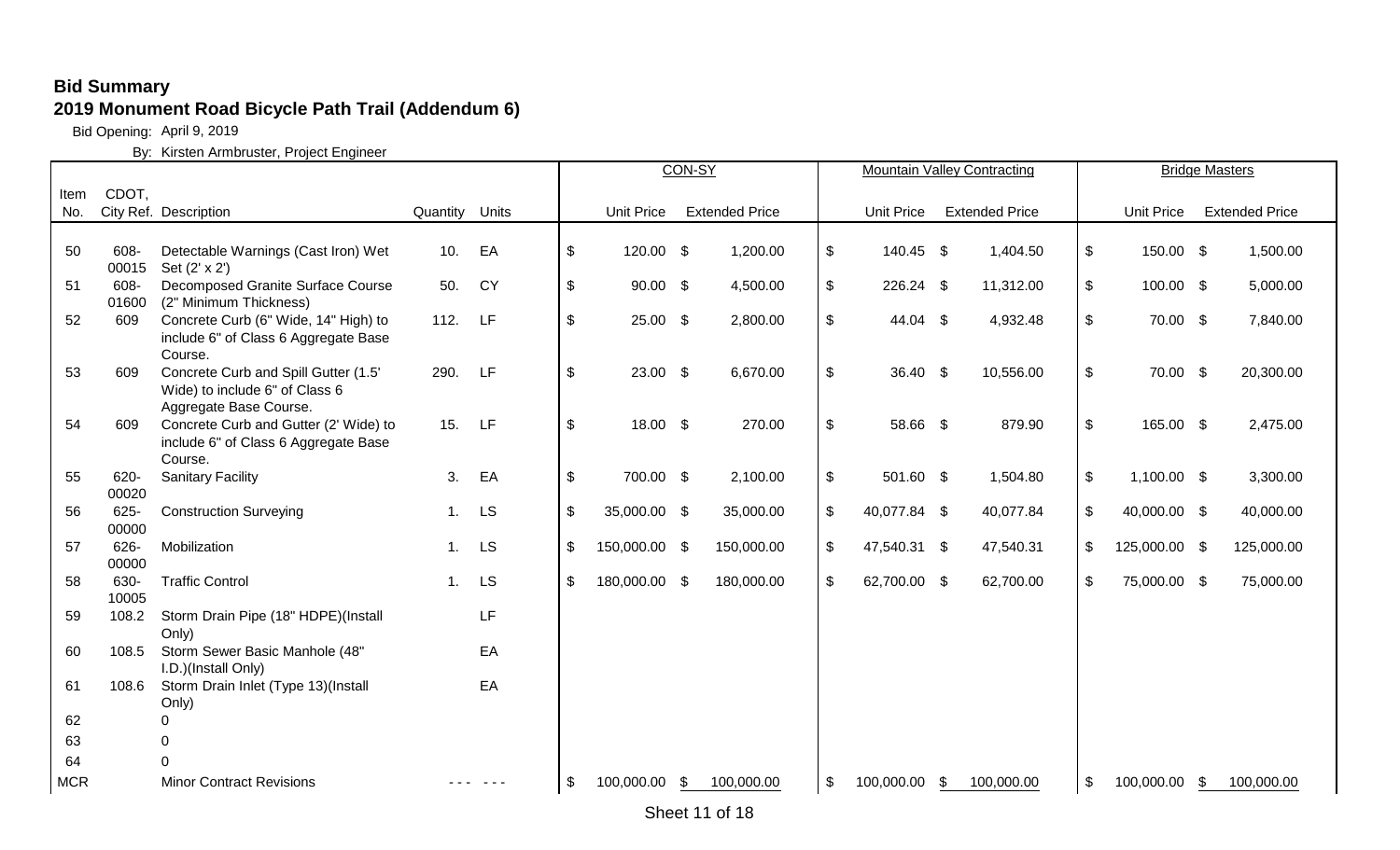Bid Opening: April 9, 2019

By: Kirsten Armbruster, Project Engineer

|                              |                   | CON-SY                       | <b>Mountain Valley Contracting</b>  | <b>Bridge Masters</b>               |
|------------------------------|-------------------|------------------------------|-------------------------------------|-------------------------------------|
| <b>CDOT</b><br>Item          |                   |                              |                                     |                                     |
| No.<br>City Ref. Description | Units<br>Quantitv | Extended Price<br>Unit Price | Unit Price<br><b>Extended Price</b> | <b>Extended Price</b><br>Unit Price |
|                              |                   |                              |                                     |                                     |
|                              | <b>TOTAL BID:</b> | \$2,296,356.50               | $[2]$<br>\$2,410,761.67             | \$2,977,867.00                      |

[1] - corrected extension

[2] - corrected total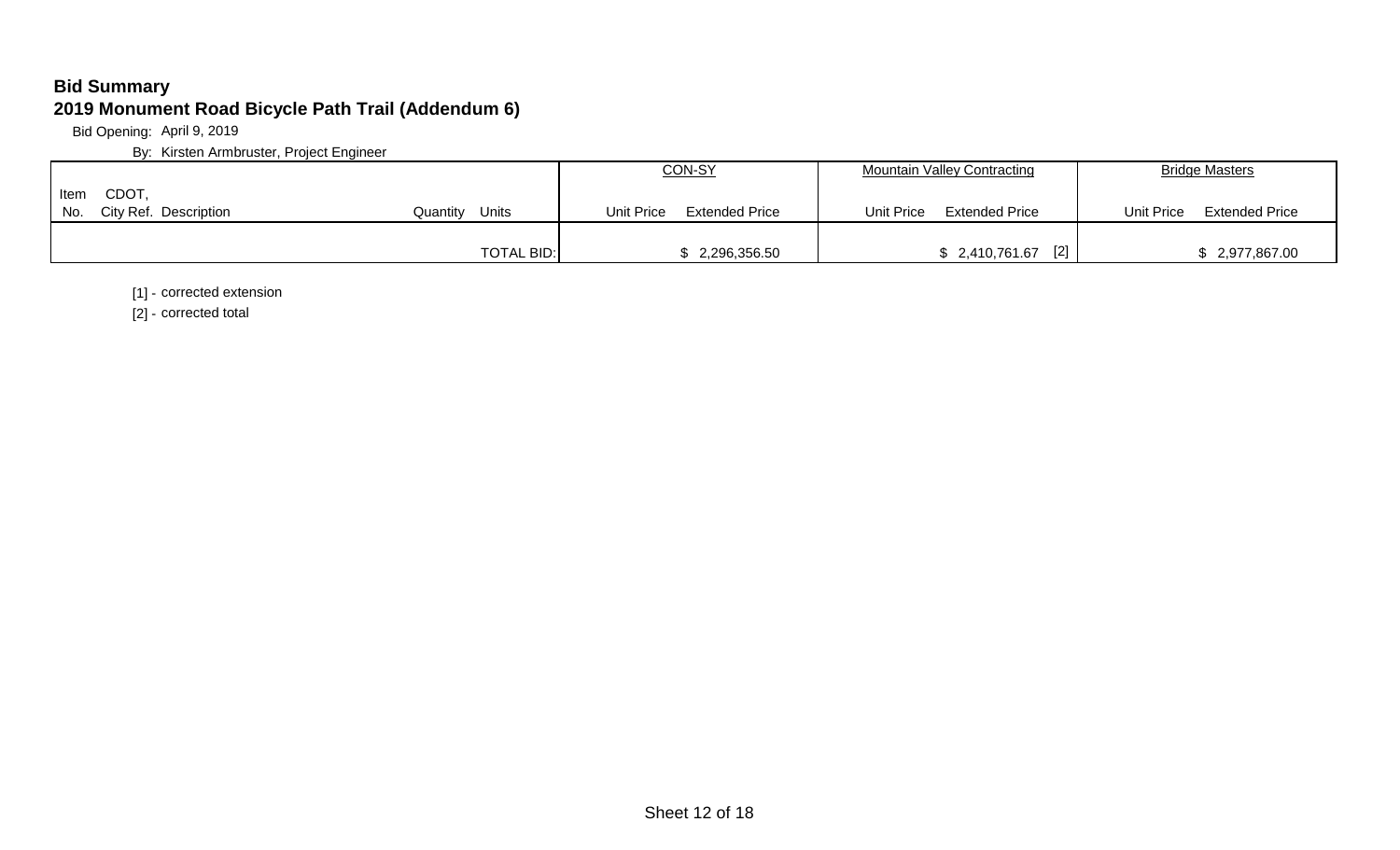Bid Opening: April 9, 2019

| Item | CDOT,            |                                                                                                                          |          |             | Low                       |                | High              |     | Median            |     | Average           |
|------|------------------|--------------------------------------------------------------------------------------------------------------------------|----------|-------------|---------------------------|----------------|-------------------|-----|-------------------|-----|-------------------|
| No.  |                  | City Ref. Description                                                                                                    | Quantity | Units       | <b>Unit Price</b>         |                | <b>Unit Price</b> |     | <b>Unit Price</b> |     | <b>Unit Price</b> |
| 1    | 104.4            | Concrete Cap at 8 inch Sewer Line<br>per Standard Detail GU-04                                                           | 20.      | LF          | \$<br>$25.00$ \$          |                | 165.00 \$         |     | 61.43 \$          |     | 73.37             |
| 2    | 108.5            | Connect to Existing Manhole (8 inch<br>Pipe) per Standard Detail SS-08                                                   | 1.       | LS          | \$<br>1,200.00            | - \$           | 4,000.00          | -\$ | 1,440.00          | -\$ | 1,905.84          |
| 3    | 108.5            | Sanitary Sewer Basic Manhole (48<br>inch I.D.) per Standard Detail SS-02                                                 | 3.       | EA          | \$<br>2,484.89            | \$             | 5,000.00 \$       |     | 3,150.00          | -\$ | 3,626.98          |
| 4    | 108.2            | 8 inch Gravity Sewer Pipe (SDR 35<br>PVC) includes Type A Bedding and<br>Haunching Material and Backfilling of<br>Trench | 724.     | LF          | \$<br>$25.10$ \$          |                | 47.00 \$          |     | 40.50 \$          |     | 39.42             |
| 5    | 108.7            | <b>Granular Stabilization Material (Type</b>                                                                             | 465.     | <b>TON</b>  | \$<br>19.00 \$            |                | 33.95 \$          |     | 26.00 \$          |     | 26.29             |
| 6    | $201 -$<br>00000 | <b>Clearing and Grubbing</b>                                                                                             | 6.       | <b>ACRE</b> | \$<br>2,500.00            | $\mathfrak{S}$ | 10,000.00         | -\$ | 7,000.00          | \$  | 6,297.26          |
| 7    | 202              | Removal of Wood Border                                                                                                   | 22.      | LF          | \$<br>$3.50$ \$           |                | 44.00 \$          |     | $10.00$ \$        |     | 15.30             |
| 8    | $202 -$<br>00220 | Removal of Asphalt Mat                                                                                                   | 173.     | <b>SY</b>   | \$<br>4.75 $$$            |                | 22.00 \$          |     | 14.00 \$          |     | 13.36             |
| 9    | $202 -$<br>01000 | <b>Removal of Fence</b>                                                                                                  | 8.       | LF          | \$<br>$2.50$ \$           |                | $33.00$ \$        |     | $10.00$ \$        |     | 14.13             |
| 10   | 202              | <b>Removal of Cable Fence</b>                                                                                            | 225.     | LF          | \$<br>$1.05$ \$           |                | $6.00$ \$         |     | 3.50              | \$  | 3.34              |
| 11   | $202 -$<br>04060 | <b>Dust Abatement</b>                                                                                                    | 1.       | LS          | \$<br>4,300.00            | $\mathfrak{P}$ | 33,000.00         | \$  | 8,000.00          | \$  | 13,918.75         |
| 12   | $203 -$<br>00000 | <b>Unclassified Embankment</b>                                                                                           | 515.     | <b>CY</b>   | \$<br>$9.00 \text{ } $$   |                | 86.90 \$          |     | 15.00 \$          |     | 33.18             |
| 13   | $206 -$<br>00000 | <b>Structural Excavation</b>                                                                                             | 103.     | <b>CY</b>   | \$<br>$12.00$ \$          |                | 55.00 \$          |     | 49.50 \$          |     | 37.41             |
| 14   | $206 -$<br>00100 | Structural Backfill Material (Class 1)                                                                                   | 111.     | <b>CY</b>   | \$<br>$30.00 \text{ }$ \$ |                | 82.68 \$          |     | 60.00 \$          |     | 57.54             |
| 15   | 206-<br>00520    | Filter Material (Class B) (includes 6"<br>perforated and non-perforated drain<br>pipe and geotextile)                    | 4.       | <b>CY</b>   | \$<br>50.00               | \$             | 1,500.00 \$       |     | 650.00 \$         |     | 776.94            |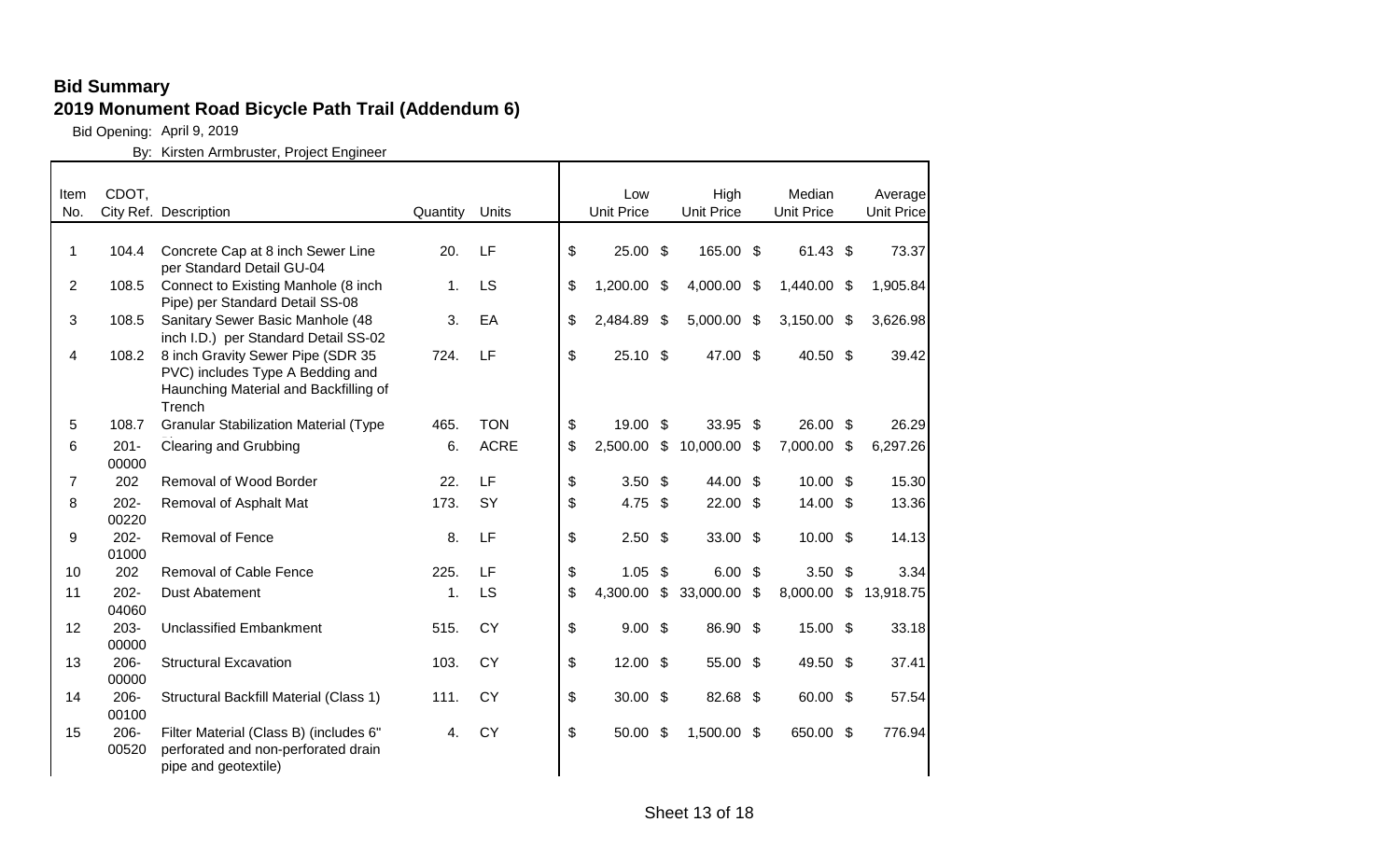Bid Opening: April 9, 2019

| Item | CDOT,            |                                     |                |             | Low               |                    | High              |                           | Median            |      | Average     |
|------|------------------|-------------------------------------|----------------|-------------|-------------------|--------------------|-------------------|---------------------------|-------------------|------|-------------|
| No.  |                  | City Ref. Description               | Quantity       | Units       | <b>Unit Price</b> |                    | <b>Unit Price</b> |                           | <b>Unit Price</b> |      | Unit Price  |
|      |                  |                                     |                |             |                   |                    |                   |                           |                   |      |             |
| 16   | $206 -$          | Shoring (Area 1)                    | $\mathbf{1}$ . | LS          | \$<br>750.00      | $\mathfrak{L}$     | 18,810.00         | $\boldsymbol{\mathsf{S}}$ | 15,000.00         |      | \$13,512.00 |
|      | 01750            |                                     |                |             |                   |                    |                   |                           |                   |      |             |
| 17   | $208 -$          | Erosion Logs (12 Inch)              | 60.            | LF          | \$<br>$3.00$ \$   |                    | $11.00$ \$        |                           | $5.50$ \$         |      | 6.21        |
|      | 00002            |                                     |                |             |                   |                    |                   |                           |                   |      |             |
| 18   | 208-             | Erosion Bales (Weed Free)           | 130.           | EA          | \$<br>$23.52$ \$  |                    | $33.00$ \$        |                           | 25.00             | - \$ | 27.15       |
|      | 00011            |                                     |                |             |                   |                    |                   |                           |                   |      |             |
| 19   | 208-             | Aggregate Bag                       | 10.            | EA          | \$<br>$10.00$ \$  |                    | 28.00 \$          |                           | 15.67 \$          |      | 17.63       |
|      | 00035            |                                     |                |             |                   |                    |                   |                           |                   |      |             |
| 20   | 208-             | <b>Concrete Washout Structure</b>   | 1.             | EA          | \$<br>940.50 \$   |                    | 8,000.00          | -\$                       | 1,200.00          | \$   | 2,528.10    |
|      | 00045            |                                     |                |             |                   |                    |                   |                           |                   |      |             |
| 21   | 208-             | Vehicle Track Pad                   | 6.             | EA          | \$<br>500.00      | \$                 | 2,750.00 \$       |                           | 900.00            | \$   | 1,306.20    |
|      | 00070            |                                     |                |             |                   |                    |                   |                           |                   |      |             |
| 22   | 208-             | <b>Temporary Berms</b>              | 2,910.         | LF          | \$<br>$1.00$ \$   |                    | $11.00$ \$        |                           | 1.49              | -\$  | 3.35        |
|      | 00300            |                                     |                |             |                   |                    |                   |                           |                   |      |             |
| 23   | $210 -$          | <b>Reset End Anchorage</b>          | 1.             | EA          | \$<br>750.00 \$   |                    | 2,508.00          | \$                        | 2,000.00 \$       |      | 1,791.60    |
|      | 01200            |                                     |                |             |                   |                    |                   |                           |                   |      |             |
| 24   | $212 -$          | Seeding(Native)(Hydraulic)          | 4.             | <b>ACRE</b> | \$<br>2,495.46    | $\mathbf{\hat{S}}$ | 3,850.00          | \$                        | 3,500.00          | \$   | 3,269.09    |
|      | 00007            |                                     |                |             |                   |                    |                   |                           |                   |      |             |
| 25   | $304 -$          | Aggregate Base Course (Class 3)     | 334.           | <b>CY</b>   | \$<br>27.50 \$    |                    | 46.00 \$          |                           | 39.00 \$          |      | 37.43       |
|      | 03000            |                                     |                |             |                   |                    |                   |                           |                   |      |             |
| 26   | $304 -$          | Aggregate Base Course (Class 6)     | 584.           | <b>CY</b>   | \$<br>36.50 \$    |                    | 52.00 \$          |                           | 42.77 \$          |      | 44.45       |
|      | 06000            | (Shoulder)                          |                |             |                   |                    |                   |                           |                   |      |             |
| 27   | $306 -$<br>01000 | Reconditioning                      | 9,000.         | SY          | \$<br>$0.88$ \$   |                    | 40.00 \$          |                           | $1.50$ \$         |      | 9.28        |
|      |                  |                                     |                |             |                   |                    |                   |                           |                   |      |             |
| 28   | 403-<br>34752    | Hot Mix Asphalt (Patching) (Grading | 56.            | <b>TON</b>  | \$<br>206.91 \$   |                    | 300.00 \$         |                           | 250.00 \$         |      | 254.78      |
|      | 503-             | SX)(75)(PG 64-22)(5" Thick)         | 537.           | LF          | \$<br>154.00 \$   |                    | 182.50            |                           | 171.29            |      | 167.56      |
| 29   | 01080            | Micropile (8 Inch)                  |                |             |                   |                    |                   | -\$                       |                   | \$   |             |
|      |                  |                                     |                |             |                   |                    |                   |                           |                   |      |             |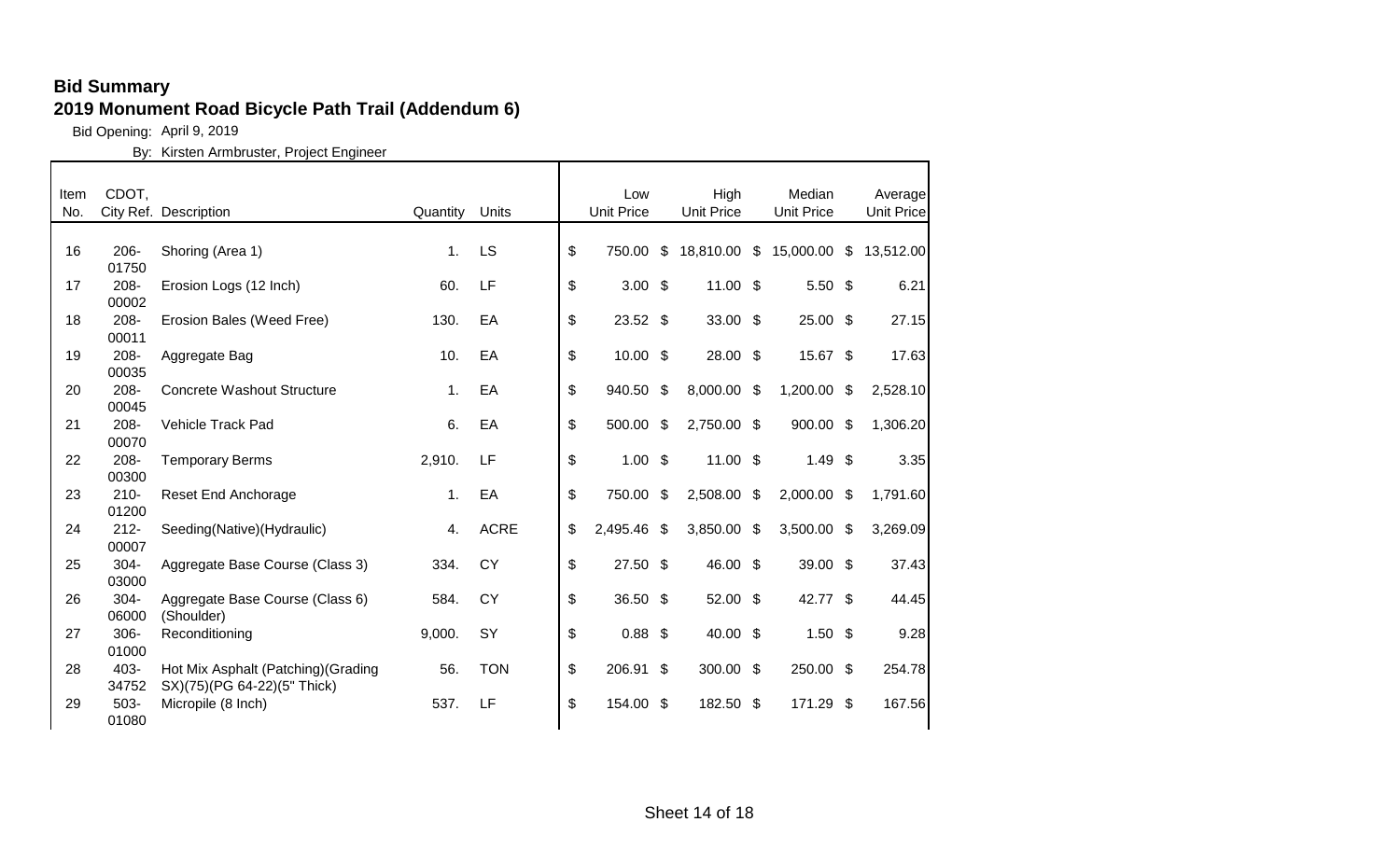Bid Opening: April 9, 2019

| Item<br>No. | CDOT,            | City Ref. Description                                                                                                                                                                                                                                                                                                                                                                                                   | Quantity       | Units      |                           | Low<br><b>Unit Price</b>                            | High<br><b>Unit Price</b> | Median<br><b>Unit Price</b> | Average<br>Unit Price |
|-------------|------------------|-------------------------------------------------------------------------------------------------------------------------------------------------------------------------------------------------------------------------------------------------------------------------------------------------------------------------------------------------------------------------------------------------------------------------|----------------|------------|---------------------------|-----------------------------------------------------|---------------------------|-----------------------------|-----------------------|
| 30          | 504              | Concrete Wall (Class D) per M and S<br>Standard M-601-20 (Wall Design<br>Height 3' to 7' per plan). (Includes<br>associated headwall, toe walls and toe<br>wall attached to walk beneath D<br>Road.) Work shall include<br>approximately 9365 lbs. Reinforcing<br>Steel (Epoxy Coated), Structural<br>Concrete Coating (Exterior of wall), 87<br>cy Structural Backfill (Class 1) and<br>any necessary appurtenances to | 236.           | <b>CY</b>  | \$                        | 750.00 \$                                           | 1,050.32 \$               | 825.00 \$                   | 888.66                |
| 31          | 504              | <b>Precast Concrete Block Retaining</b><br>Wall System (includes all necessary<br>appurtenances, work, etc. to<br>complete).                                                                                                                                                                                                                                                                                            | 446.           | <b>FSF</b> | $\boldsymbol{\mathsf{S}}$ | 41.54 \$                                            | 150.00 \$                 | 60.00 \$                    | 73.51                 |
| 32          | 506              | Stone Boulders for seating at trailhead<br>shade structures and curb stops at<br>tailgate area                                                                                                                                                                                                                                                                                                                          | 307.           | LF         | \$                        | $21.00$ \$                                          | 174.73 \$                 | 55.00 \$                    | 75.15                 |
| 33          | 506-<br>00212    | Riprap (12 Inch) (includes geogrid)                                                                                                                                                                                                                                                                                                                                                                                     | 105.           | <b>CY</b>  | \$                        | 80.00 \$                                            | 169.08 \$                 | 130.00 \$                   | 126.82                |
| 34          | 509-<br>15000    | Prefabricated Structural Steel Bridge<br>(110 ft long by 10 ft wide, with<br>concrete deck)                                                                                                                                                                                                                                                                                                                             | 1 <sub>1</sub> | LS         |                           | \$100,500.00 \$152,098.39 \$121,500.00 \$125,819.68 |                           |                             |                       |
| 35          | $514 -$<br>00042 | Pedestrian Railing (42 Inch)                                                                                                                                                                                                                                                                                                                                                                                            | 15.            | LF         | \$                        | $50.00$ \$                                          | 607.00 \$                 | 415.00 \$                   | 390.83                |
| 36          | $601 -$<br>03040 | Concrete Class D (Bridge)                                                                                                                                                                                                                                                                                                                                                                                               | 55.            | <b>CY</b>  | \$                        | 400.00 \$                                           | 600.00 \$                 | 531.66 \$                   | 503.13                |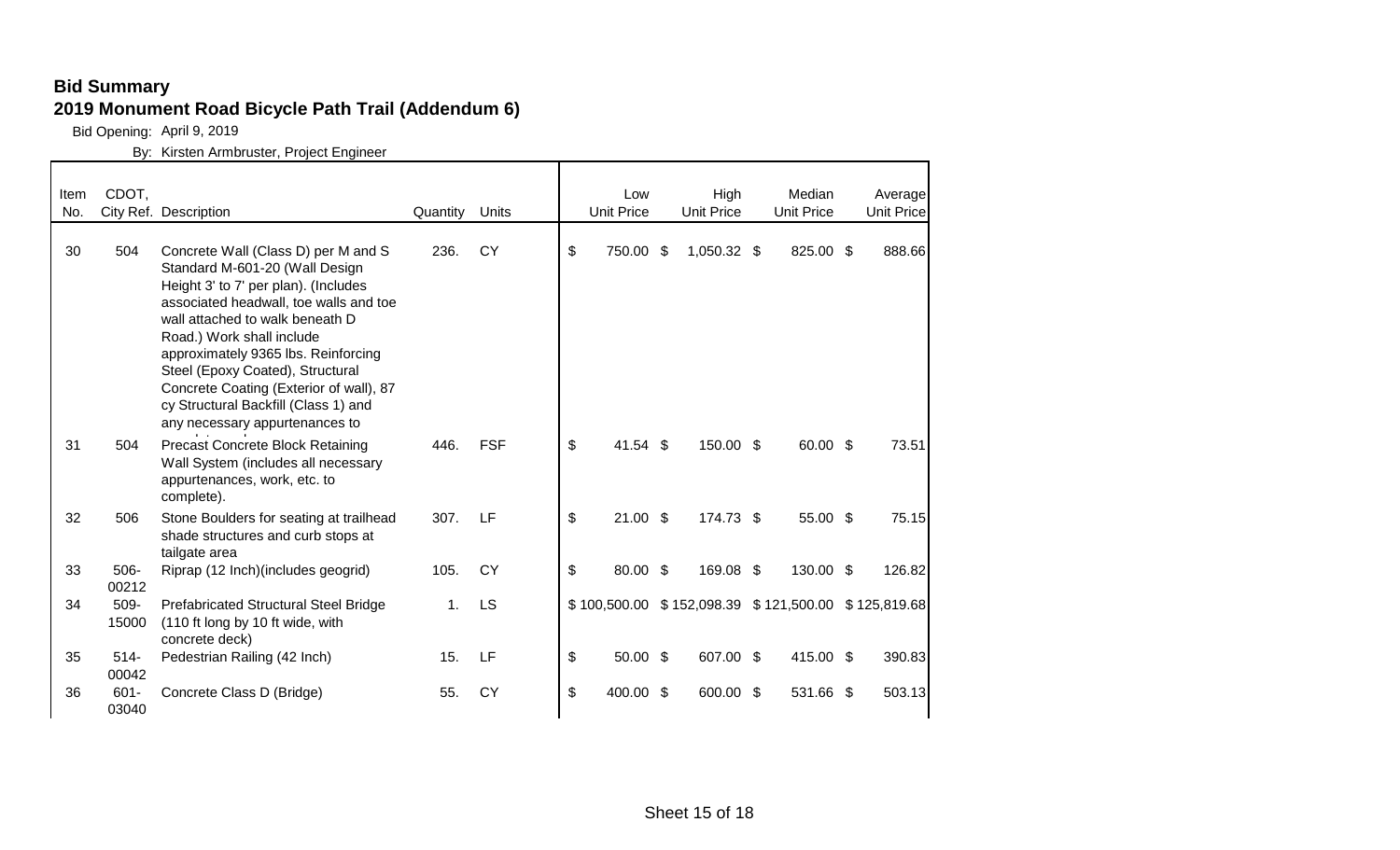Bid Opening: April 9, 2019

| Item | CDOT,            |                                                                                                                                                                 |          |       | Low               |     | High              |     | Median            |      | Average           |
|------|------------------|-----------------------------------------------------------------------------------------------------------------------------------------------------------------|----------|-------|-------------------|-----|-------------------|-----|-------------------|------|-------------------|
| No.  |                  | City Ref. Description                                                                                                                                           | Quantity | Units | <b>Unit Price</b> |     | <b>Unit Price</b> |     | <b>Unit Price</b> |      | <b>Unit Price</b> |
| 37   | 601              | Cast-in-Place Concrete Footings to<br>support shade structures (2 ft<br>diameter, 6 ft drilled into ground,<br>including rebar and anchor bolts per<br>details) | 72.      | LF    | \$<br>65.00 \$    |     | 141.25 \$         |     | 79.27 \$          |      | 89.80             |
| 38   | $601 -$<br>40300 | <b>Structural Concrete Coating</b>                                                                                                                              | 22.      | SY    | \$<br>$20.00$ \$  |     | 200.00 \$         |     | 37.62 \$          |      | 77.12             |
| 39   | 602-<br>00010    | Reinforcing Steel (Black)                                                                                                                                       | 6,600.   | LB    | \$<br>$1.15$ \$   |     | $1.75$ \$         |     | $1.45$ \$         |      | 1.41              |
| 40   | 602-<br>00020    | Reinforcing Steel (Epoxy Coated)                                                                                                                                | 3,100.   | LB    | \$<br>$1.55$ \$   |     | $2.50$ \$         |     | $1.95$ \$         |      | 1.92              |
| 41   | 603-<br>01125    | 12 Inch Reinforced Concrete Pipe<br>(CIP)                                                                                                                       | 412.     | LF    | \$<br>44.52 \$    |     | 65.00 \$          |     | 52.00 \$          |      | 54.10             |
| 42   | 603-<br>01185    | 18 Inch Reinforced Concrete Pipe<br>(CIP)                                                                                                                       | 85.      | LF    | \$<br>53.50 \$    |     | 70.00 \$          |     | 65.00 \$          |      | 62.17             |
| 43   | 603-<br>50006    | 6 Inch Plastic Pipe (with Permanent<br>Berm at Drainage Swale)                                                                                                  | 30.      | EA    | \$<br>64.88 \$    |     | 1,100.00 \$       |     | 200.00 \$         |      | 362.98            |
| 44   | 603-<br>70904    | 9x4 Foot Concrete Box Culvert<br>(Precast)                                                                                                                      | 660.     | LF    | \$<br>720.00 \$   |     | 950.00 \$         |     | 816.08 \$         |      | 834.62            |
| 45   | 603              | Large Area Inlet (24" x 36")                                                                                                                                    | 3.       | EA    | \$<br>1,958.30    | -\$ | 6,250.00          | -\$ | 2,800.00          | - \$ | 3,406.66          |
| 46   | 608-<br>00006    | Concrete Sidewalk (6" Thick) to<br>include 6" of Class 6 Aggregate Base                                                                                         | 2,319.   | SY    | \$<br>43.00 \$    |     | 60.52 \$          |     | 45.00 \$          |      | 50.10             |
| 47   | 608-<br>00016    | Colored Concrete Sidewalk (6" Thick)<br>to include 6" of Class 6 Aggregate<br>Base Course.                                                                      | 6,591.   | SY    | \$<br>52.00 \$    |     | 72.80 \$          |     | 58.01 \$          |      | 61.56             |
| 48   | 608              | <b>Colored Concrete Pad for Bike Racks</b><br>(6 inch thick) (Includes 6 inch thick<br>Class 6 ABC)                                                             | 16.      | SY    | \$<br>69.00 \$    |     | 169.32 \$         |     | 82.50 \$          |      | 109.16            |
| 49   | 608-<br>00010    | Concrete Curb Ramp to include 6" of<br>Class 6 Aggregate Base Course.                                                                                           | 50.      | SY    | \$<br>74.00 \$    |     | 167.39            | -\$ | 80.00 \$          |      | 97.28             |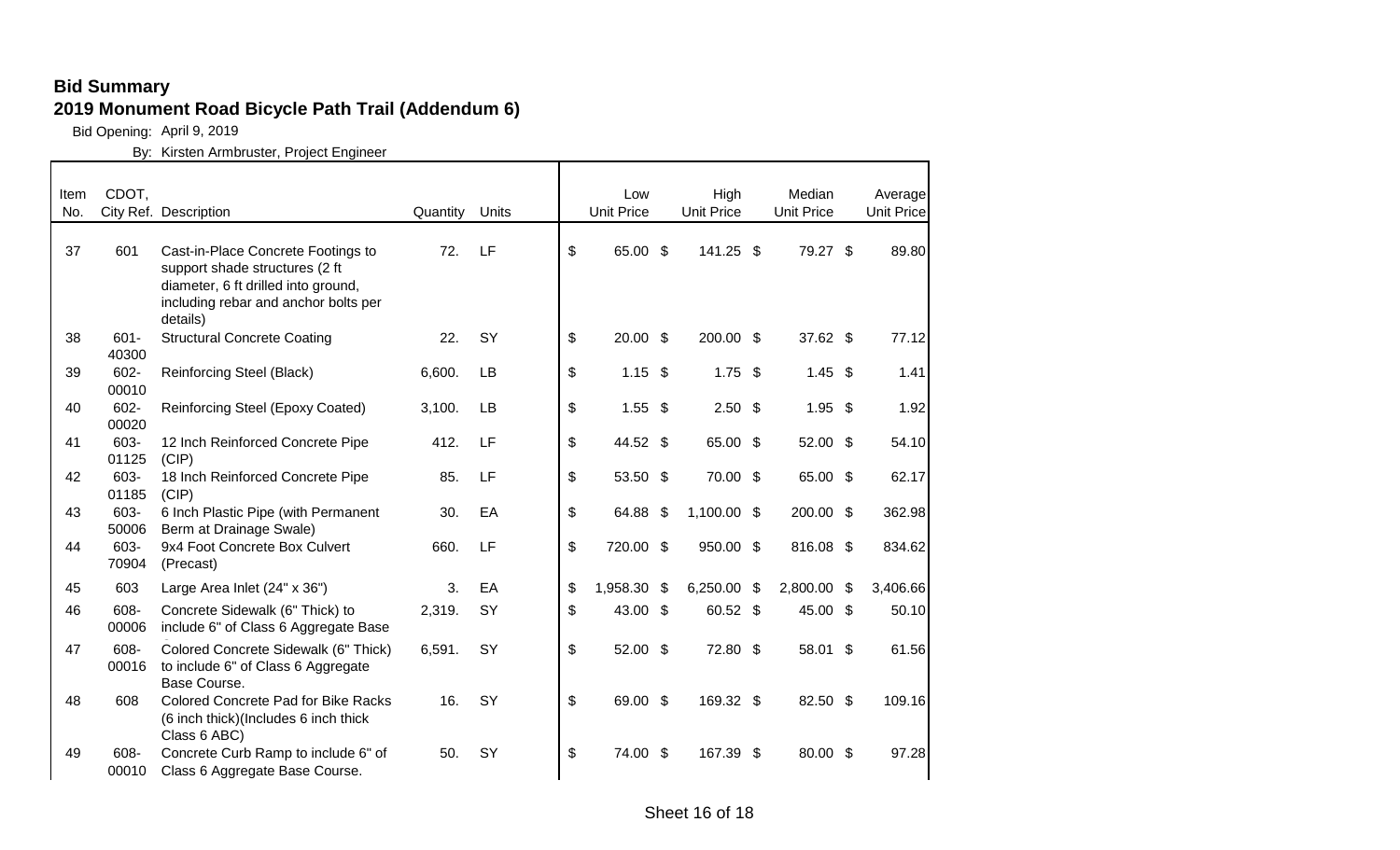Bid Opening: April 9, 2019

| Item<br>No. | CDOT,         | City Ref. Description                                                                            | Quantity       | <b>Units</b> | Low<br><b>Unit Price</b> | High<br><b>Unit Price</b> | Median<br><b>Unit Price</b>                         | Average<br><b>Unit Price</b> |
|-------------|---------------|--------------------------------------------------------------------------------------------------|----------------|--------------|--------------------------|---------------------------|-----------------------------------------------------|------------------------------|
|             |               |                                                                                                  |                |              |                          |                           |                                                     |                              |
| 50          | 608-<br>00015 | Detectable Warnings (Cast Iron) Wet<br>Set (2' x 2')                                             | 10.            | EA           | \$<br>115.50 \$          | 150.00 \$                 | 125.00 \$                                           | 130.19                       |
| 51          | 608-<br>01600 | Decomposed Granite Surface Course<br>(2" Minimum Thickness)                                      | 50.            | <b>CY</b>    | \$<br>35.00 \$           | 226.24 \$                 | $90.00$ \$                                          | 102.25                       |
| 52          | 609           | Concrete Curb (6" Wide, 14" High) to<br>include 6" of Class 6 Aggregate Base<br>Course.          | 112.           | LF           | \$<br>24.75 \$           | 70.00 \$                  | $32.25$ \$                                          | 39.21                        |
| 53          | 609           | Concrete Curb and Spill Gutter (1.5'<br>Wide) to include 6" of Class 6<br>Aggregate Base Course. | 290.           | LF           | \$<br>23.00 \$           | 70.00 \$                  | 24.50 \$                                            | 35.48                        |
| 54          | 609           | Concrete Curb and Gutter (2' Wide) to<br>include 6" of Class 6 Aggregate Base<br>Course.         | 15.            | LF           | \$<br>18.00 \$           | 165.00 \$                 | 34.00 \$                                            | 61.93                        |
| 55          | 620-<br>00020 | <b>Sanitary Facility</b>                                                                         | 3.             | EA           | \$<br>500.00 \$          | $1,100.00$ \$             | 501.60 \$                                           | 660.32                       |
| 56          | 625-<br>00000 | <b>Construction Surveying</b>                                                                    | 1 <sub>1</sub> | LS           | \$                       |                           | 24,600.00 \$ 40,077.84 \$ 35,000.00                 | \$32,948.57                  |
| 57          | 626-<br>00000 | Mobilization                                                                                     | 1 <sub>1</sub> | <b>LS</b>    | \$                       |                           | 47,540.31 \$150,000.00 \$100,000.00 \$              | 95,898.06                    |
| 58          | 630-<br>10005 | <b>Traffic Control</b>                                                                           | 1 <sub>1</sub> | <b>LS</b>    | \$                       |                           | 9,700.00 \$180,000.00 \$62,700.00 \$71,480.00       |                              |
| 59          | 108.2         | Storm Drain Pipe (18" HDPE)(Install<br>Only)                                                     |                | LF           | \$<br>39.50 \$           | 39.50 \$                  | 39.50 \$                                            | 39.50                        |
| 60          | 108.5         | Storm Sewer Basic Manhole (48"<br>I.D.)(Install Only)                                            |                | EA           | \$<br>1,700.00 \$        | 1,700.00 \$               | 1,700.00 \$                                         | 1,700.00                     |
| 61          | 108.6         | Storm Drain Inlet (Type 13)(Install<br>Only)                                                     |                | EA           | \$<br>1,700.00 \$        | 1,700.00 \$               | 1,700.00 \$                                         | 1,700.00                     |
| 62          |               | 0                                                                                                |                |              |                          |                           |                                                     |                              |
| 63          |               | 0                                                                                                |                |              |                          |                           |                                                     |                              |
| 64          |               | 0                                                                                                |                |              |                          |                           |                                                     |                              |
| <b>MCR</b>  |               | <b>Minor Contract Revisions</b>                                                                  |                |              |                          |                           | \$100,000.00 \$100,000.00 \$100,000.00 \$100,000.00 |                              |